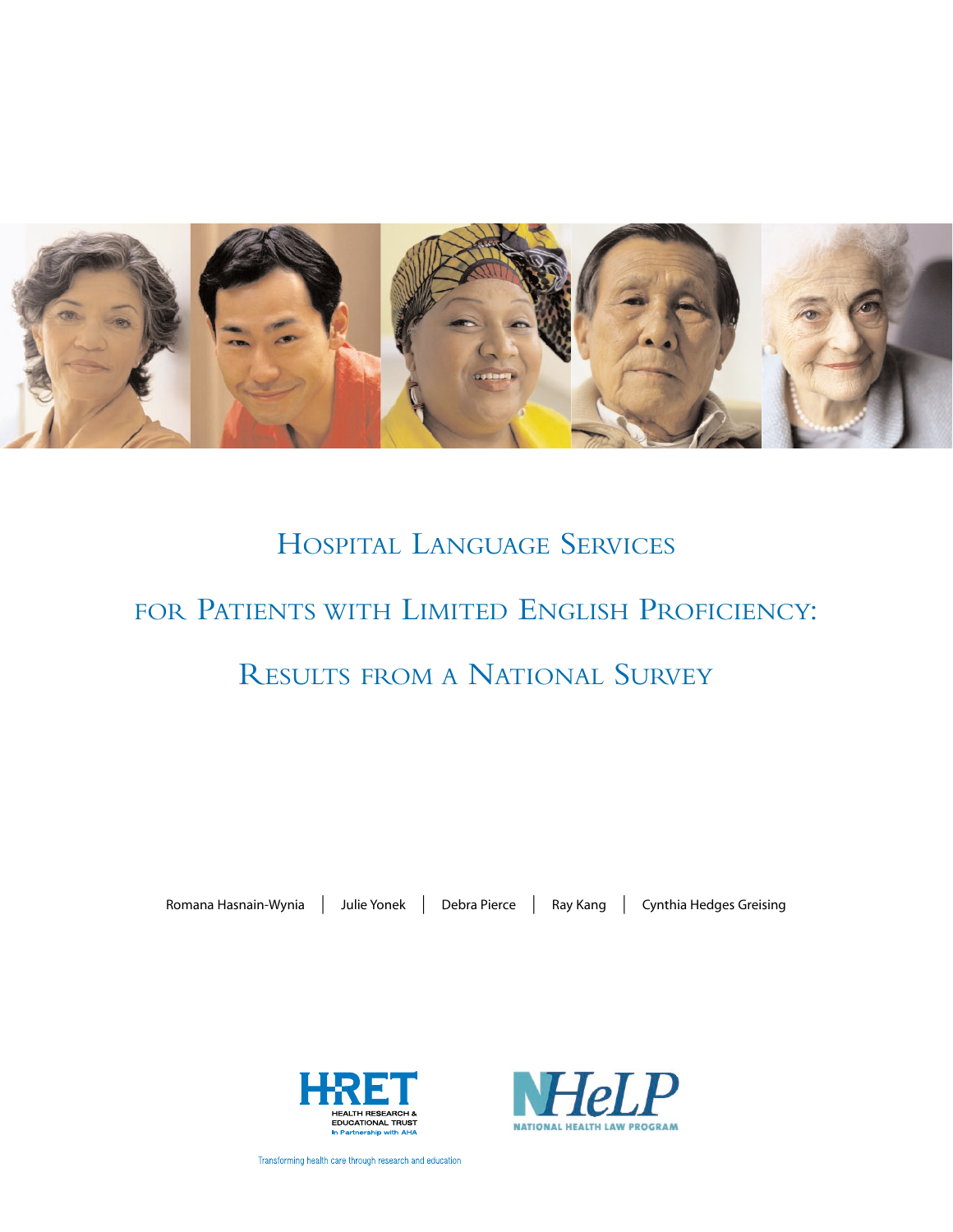## **Acknowledgments**

The development of this report was funded by The California Endowment.

We would like to thank Steve Hitov and Mara Youdelman of the National Health Law Program and Ellen Pryga of the American Hospital Association for their substantial and detailed comments on the development on all aspects of this report.

©October 2006 by the Health Research and Educational Trust



Transforming health care through research and education

Health Research and Educational Trust/AHA One North Franklin, 30th Floor Chicago, IL 60606 www.hret.org



National Health Law Program 1101 14th St NW, Suite 405 Washington, DC 20005 www.healthlaw.org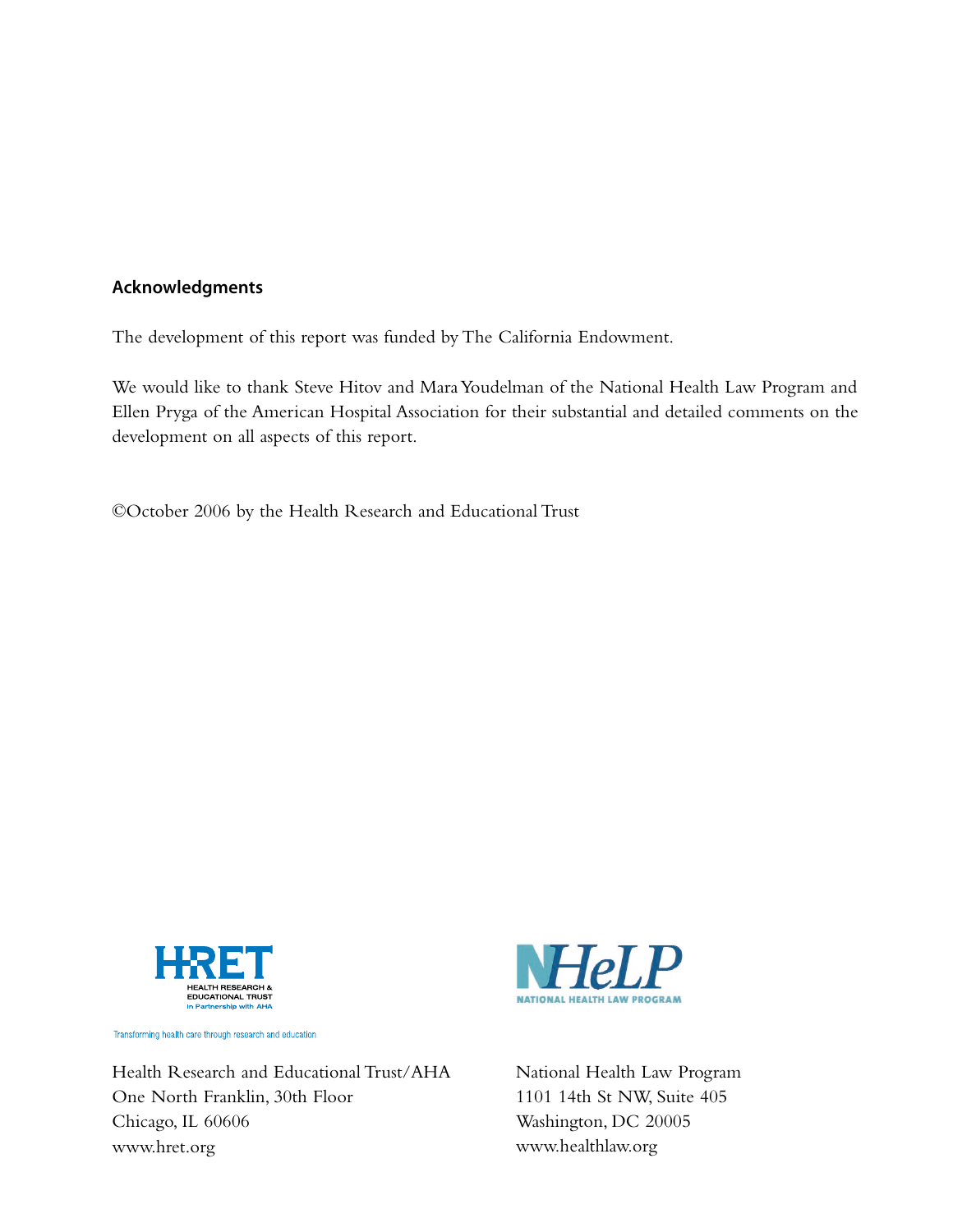# TABLE OF CONTENTS

| I.   |                                                                                                                             |  |
|------|-----------------------------------------------------------------------------------------------------------------------------|--|
| II.  |                                                                                                                             |  |
| III. |                                                                                                                             |  |
|      |                                                                                                                             |  |
|      |                                                                                                                             |  |
|      |                                                                                                                             |  |
|      |                                                                                                                             |  |
|      |                                                                                                                             |  |
|      | 6. Tools and Training That Hospitals Would Find Useful in                                                                   |  |
|      |                                                                                                                             |  |
|      | 8. Comparing LEP Needs and Language Services Provision<br>Among Hospitals in LEP Growth States and Non-LEP Growth States 14 |  |
| IV.  |                                                                                                                             |  |
| V.   |                                                                                                                             |  |
| VI.  |                                                                                                                             |  |
|      |                                                                                                                             |  |
|      |                                                                                                                             |  |
|      |                                                                                                                             |  |
|      |                                                                                                                             |  |
|      |                                                                                                                             |  |
|      |                                                                                                                             |  |
|      |                                                                                                                             |  |
| VII. |                                                                                                                             |  |
|      |                                                                                                                             |  |
|      |                                                                                                                             |  |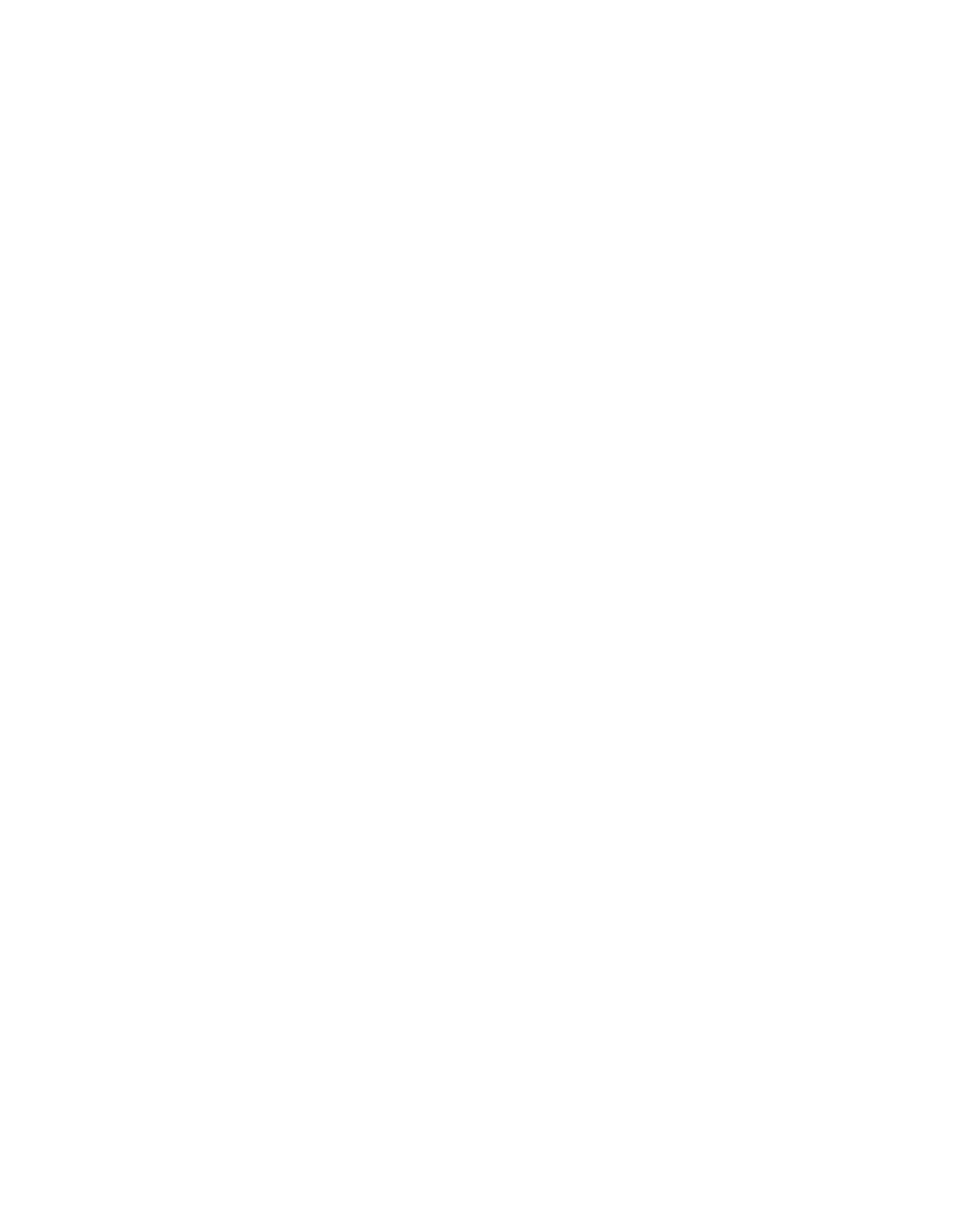Health care providers from across the country have reported language difficulties and inadequate funding of language services to be major barriers to limited English proficiency (LEP) individuals' access to quality health care.Almost 52 million people—over 19% of the U.S. population—speak a language other than English at home.The Census Bureau's 2005 American Community Survey documented that over 29% of all Spanish speakers, 22% of Asian and Pacific Island language speakers, and 13% of Indo-European language speakers speak English "not well" or "not at all." Estimates of the number of people with LEP range from a low of about 12 million, or 4.5% of the U.S. population—who speak English "not well" or "not at all"—to over 23 million people, or 8.6% of the U.S. population—if one includes those who speak English less than "very well."

The Health Research and Educational Trust (HRET), the research and educational affiliate of the American Hospital Association, in collaboration with the National Health Law Program, conducted a national survey of hospitals in the United States to seek information about patient language services in hospitals.The purpose of the survey was to better understand the processes and resources available to hospitals in providing language services to patients with LEP.

This report describes current practices, common barriers, and the specific resources and tools needed to provide language services to patients with LEP.The results of the survey will inform federal policymakers, practitioners, providers, and others of the issues and potential solutions facing hospitals as they work to improve language services for all patients with LEP.

#### **KEY FINDINGS**

- 63% of hospitals encountered patients with LEP either daily or weekly; an additional 17% encountered LEP patients at least monthly.
- Hospitals used a wide variety of sources to assess the language needs of communities including using census data and collecting language information directly from patients.
- The most common approach for creating polices and procedures to provide language services was through hospital management.
- 82% of hospitals indicated that staff interpreters were the most frequently used resource for providing language services.
- 92% of hospitals indicated that telephonic services were the most available resource for providing language services.
- 88% of hospitals reported providing language services during off-hours.
- 3% of hospitals indicated receiving direct reimbursement for providing language services.
- Of the 3% of hospitals that received direct reimbursement, 78% indicated receiving reimbursement from Medicaid.
- The most frequent barrier hospitals faced in providing language services was that staff had no means of identifying patients who needed language services before they arrived at the hospital.
- Tools that hospital staff would find useful for providing language services included packaged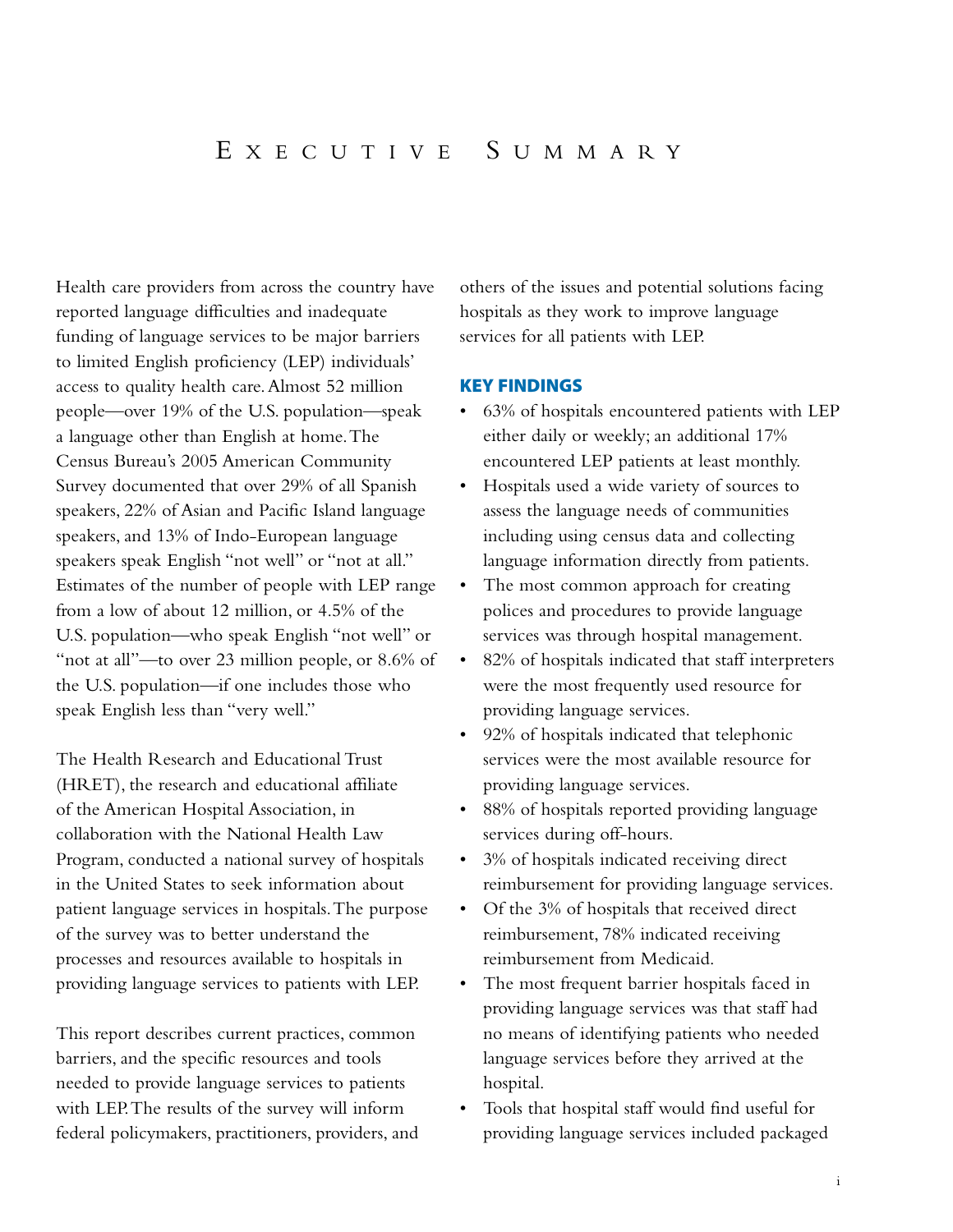in-service training programs and model approaches and promising practices demonstrated by other health care institutions serving LEP patients.

- Training that hospital staff would find most useful for providing language services included how to respond to patients and family members who did not speak English and cultural competency training.
- 33% of hospitals were engaged in initiatives to improve language services, and 72% of those engaged indicated that they would be willing to share information about their initiatives.

Evidence shows that effective communication between patients and clinicians is a critical component of providing high-quality health care. When communication is compromised by language barriers, the quality of care is also compromised. Consequently, providing individuals with LEP the means to communicate effectively with their health care providers is critical to

improving their experience in the health care setting, the quality of care they receive, and their health outcomes.

As racial and ethnic diversity in the United States continues to increase, so does the demand for appropriate and effective language services.With 80% of hospitals encountering individuals with LEP frequently, and only 3% receiving direct reimbursement for providing language services, the question and challenge are:Who will pay for these services?

Hospitals that commit to providing high-quality language services to their patients likely will be rewarded with greater patient and staff satisfaction, which can provide them with a competitive advantage as the demographics of the United States continue to change. Resources should be targeted toward monitoring and improving language services for all patients with LEP.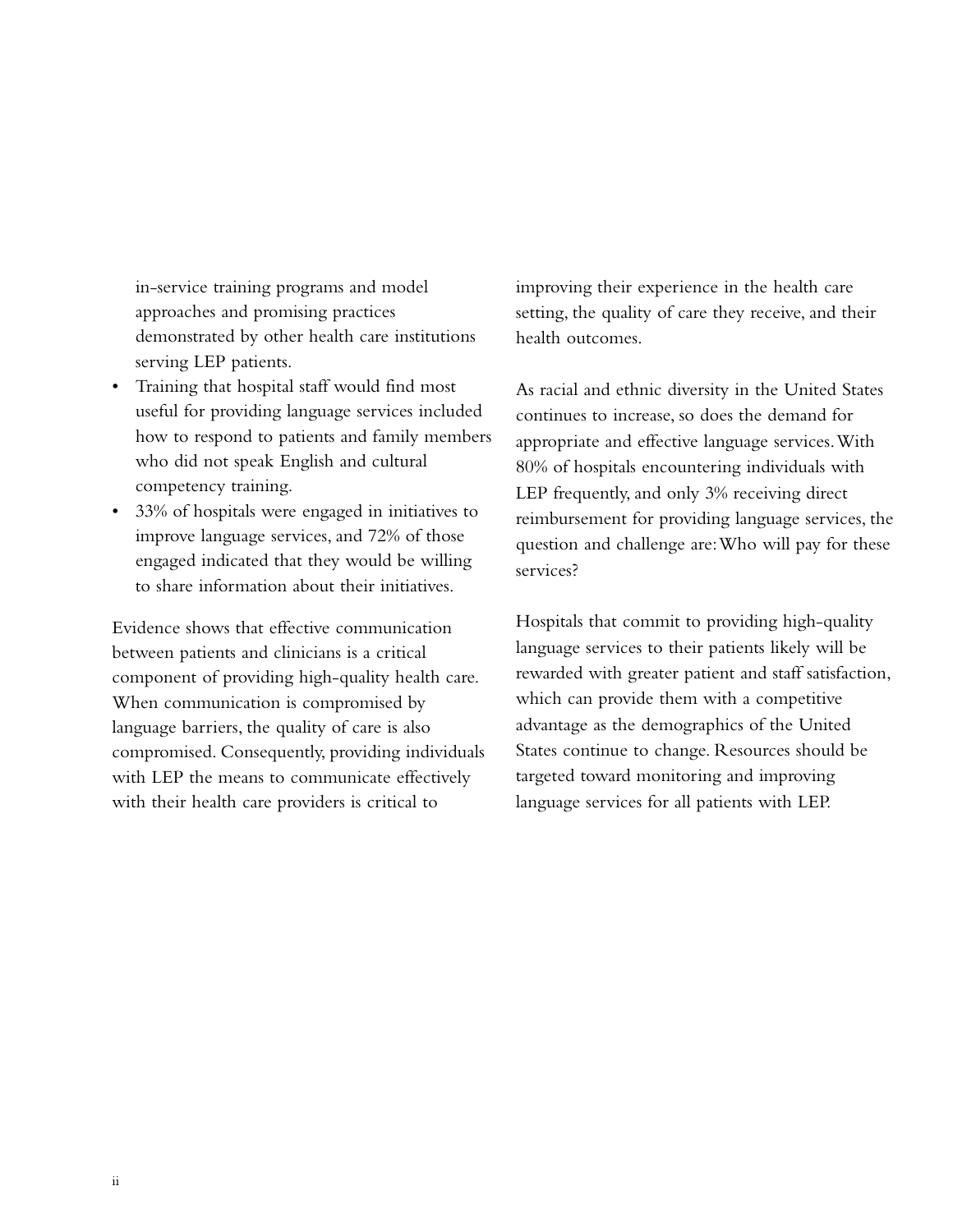### **I. INTRODUCTION**

The Health Research and Educational Trust (HRET), the research and educational affiliate of the American Hospital Association, conducted a national survey of hospitals to seek information about patient language services in hospitals.The purpose of the survey was to better understand the processes and resources available to hospitals in providing language services to patients with limited English proficiency (LEP). Looking forward, the results of the survey will inform federal policymakers, practitioners, and providers of the issues and potential solutions facing hospitals as they work to improve language services for their patients and communities.

Nearly 52 million people—over 19% of the U.S. population—speak a language other than English at home.i The Census Bureau's 2005 American Community Survey documented that over 29% of all Spanish speakers, 22% of Asian and Pacific Island language speakers, and 13% of Indo-European language speakers speak English "not well" or "not at all." Estimates of the number of people with LEP range from a low of about 12 million, or 4.5% of the U.S. population—who speak English "not well" or "not at all"—to over 23 million people, or 8.6% of the U.S. population—if one includes those who speak English less than "very well."iii

Health care providers from across the country have reported language difficulties and inadequate funding of language services to be major barriers to LEP individuals' access to health care and a

serious threat to the quality of the care they receive.<sup>iv</sup> Demographic trends continue to document the diversity of the country, underscoring the challenge for health care providers, $v$  who must determine which language services are most appropriate based on their setting, type, and size; the frequency of contact with LEP patients; and the variety of languages encountered. But without adequate attention and resources being applied to address the problem, the health care system cannot hope to meet the challenge of providing LEP individuals appropriate access to quality health care.

A report by the Access Project found that 161 uninsured patients who received health care at 23 primarily safety net hospitals had differing experiences based on access to an interpreter.vi Patients who needed and got an interpreter rated their hospital experience and the care they received more positively than those patients who needed an interpreter but did not get one. Other studies have found that racial and ethnic minorities tended to report worse care than Whites but linguistic minorities of any race reported worse care than did English-speaking racial and ethnic minorities.<sup>vii</sup> Beyond patient satisfaction, solid evidence shows that language barriers can adversely affect quality of care. Poor patient outcomes that have been attributed to language barriers include increased use of expensive diagnostic tests, increased use of emergency services and decreased use of primary care services, and poor or no patient follow-up when follow-up is indicated.<sup>viii</sup>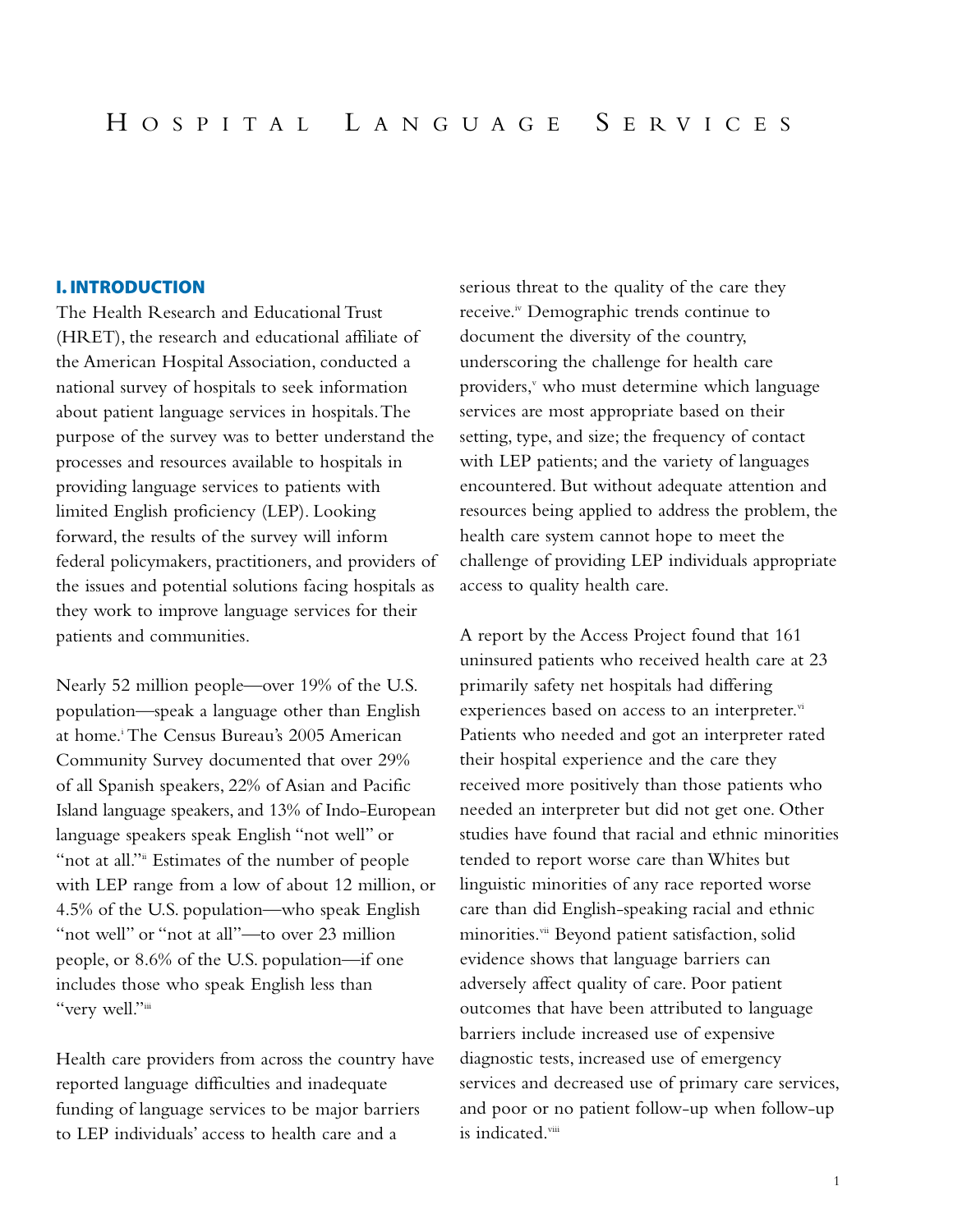| L.<br>T A<br>$\overline{B}$<br>E<br>1                                     |          |                       |            |           |  |  |  |
|---------------------------------------------------------------------------|----------|-----------------------|------------|-----------|--|--|--|
| <b>Comparison of Survey Respondents</b><br>to Overall Hospital Population |          |                       |            |           |  |  |  |
|                                                                           |          | Sample<br>Respondents | Population |           |  |  |  |
| Region                                                                    | N        | %                     | N          | %         |  |  |  |
| New England                                                               | 34       | 3.9                   | 182        | 4.0       |  |  |  |
| <b>Mid Atlantic</b>                                                       | 80       | 9.3                   | 436        | 9.5       |  |  |  |
| South Atlantic                                                            | 155      | 18.0                  | 694        | 15.1      |  |  |  |
| <b>East North Central</b>                                                 | 122      | 14.2                  | 695        | 15.1      |  |  |  |
| <b>East South Central</b>                                                 | 85       | 9.9                   | 409        | 8.9       |  |  |  |
| <b>West North Central</b>                                                 | 156      | 18.1                  | 656        | 14.2      |  |  |  |
| <b>West South Central</b>                                                 | 87       | 10.1                  | 668        | 14.5      |  |  |  |
| Mountain                                                                  | 61       | 7.1                   | 340        | 7.4       |  |  |  |
| Pacific                                                                   | 81       | 9.4                   | 526        | 11.4      |  |  |  |
|                                                                           |          |                       |            |           |  |  |  |
| <b>Bed Size</b>                                                           | N        | %                     | N          | %         |  |  |  |
| 6-24 Beds                                                                 | 50       | 5.8                   | 338        | 7.3       |  |  |  |
| 25-49 Beds                                                                | 142      | 16.5                  | 918        | 19.9      |  |  |  |
| 50-99 Beds                                                                | 137      | 15.9                  | 911        | 19.8      |  |  |  |
| 100-199 Beds                                                              | 284      | 33.0                  | 1,079      | 23.4      |  |  |  |
| 200-299 Beds                                                              | 112      | 13.0                  | 590        | 12.8      |  |  |  |
| 300-399 Beds                                                              | 45       | 5.2                   | 339        | 7.4       |  |  |  |
| 400-499 Beds                                                              | 37       | 4.3                   | 179        | 3.9       |  |  |  |
| 500 or More Beds                                                          | 54       | 6.3                   | 252        | 5.5       |  |  |  |
|                                                                           |          |                       |            |           |  |  |  |
| LEP Growth*                                                               | N        | %                     | N          | %         |  |  |  |
| Growth                                                                    | 367      | 42.6                  | 3,349      | 27.3      |  |  |  |
| Non-Growth                                                                | 494      | 57.4                  | 1,257      | 72.7      |  |  |  |
|                                                                           |          |                       |            |           |  |  |  |
| <b>Urban/Rural Status</b>                                                 | N        | %                     | N          | %         |  |  |  |
| Rural                                                                     | 412      | 47.9                  | 2,003      | 43.5      |  |  |  |
| Urban                                                                     | 449      | 52.1                  | 2,603      | 56.5      |  |  |  |
|                                                                           |          |                       |            |           |  |  |  |
| <b>Teaching Status</b>                                                    | N        | $\%$                  | N          | $\%$      |  |  |  |
| Non-Teaching                                                              | 725      | 84.2                  | 3,999      | 84.4      |  |  |  |
| Teaching                                                                  | 136      | 15.8                  | 738        | 15.6      |  |  |  |
|                                                                           |          |                       |            |           |  |  |  |
| <b>Hospital Ownership</b><br>Government (Nonfederal)                      | N        | %                     | Ν<br>1,111 | %         |  |  |  |
|                                                                           | 207      | 24.0                  |            | 24.1      |  |  |  |
| Not-for-Profit                                                            | 562      | 65.3                  | 2,786      | 60.5      |  |  |  |
| Private-for-Profit (Investor Owned)                                       | 92       | 10.7                  | 709        | 15.4      |  |  |  |
| <b>System Member</b>                                                      |          |                       |            |           |  |  |  |
| Yes                                                                       | N<br>425 | %<br>49.4             | N<br>2,436 | %<br>52.9 |  |  |  |
| No                                                                        | 436      | 50.6                  |            | 47.1      |  |  |  |
|                                                                           |          |                       | 2,170      |           |  |  |  |
| <b>Total</b>                                                              | 861      |                       | 4,606      |           |  |  |  |

\* Fifteen states were considered LEP growth states: Arkansas, Colorado, Georgia, Idaho, Kentucky, Kansas, Minnesota, Nebraska, Nevada, North Carolina, Oregon, South Carolina, Tennessee, Utah, and Washington. Source: HRET, 2006.

In addition, several laws require hospitals to provide language assistance to individuals with LEP.These include Title VI of the Civil Rights Act of 1964, the Emergency Medical Treatment and Active Labor Act, the Hill-Burton Act, and Medicaid and Medicare regulations.<sup>ix</sup>

This report describes the findings from a national survey of hospitals with the goal of understanding current practices, common barriers, and the specific resources and tools needed to provide language services to patients with LEP.The report aims to provide information that can be acted upon by policymakers, health care providers, practitioners, and others to improve language services for all patients with LEP.

#### **II. CHARACTERISTICS OF RESPONDENTS**

We compared respondents to the hospital population based on select characteristics including region, bed size, LEP growth (those hospitals in states that experienced more than a 100% growth in their LEP populations between 1990 and 2000), urban/rural status, teaching status, control status (not-for-profit, private for-profit, or government), and whether the hospital was part of a health system or a stand-alone (Table 1). Hospitals that responded to the survey did not differ significantly from the population of hospitals based on the select characteristics. (We define hospital characteristics in Section VI of this report.) Since we oversampled hospitals in LEP growth states, 43% of the hospitals that responded to the survey were in LEP growth states, compared to 27% in the population.

## **III. RESULTS FROM THE SURVEY 1. Language Needs of Populations Served**

We asked respondents how often they encountered patients with limited English proficiency (LEP). Eighty percent (80%) of the hospitals responded that they encountered patients with limited English proficiency frequently (defined as at least monthly, if not weekly or daily): 43% reported daily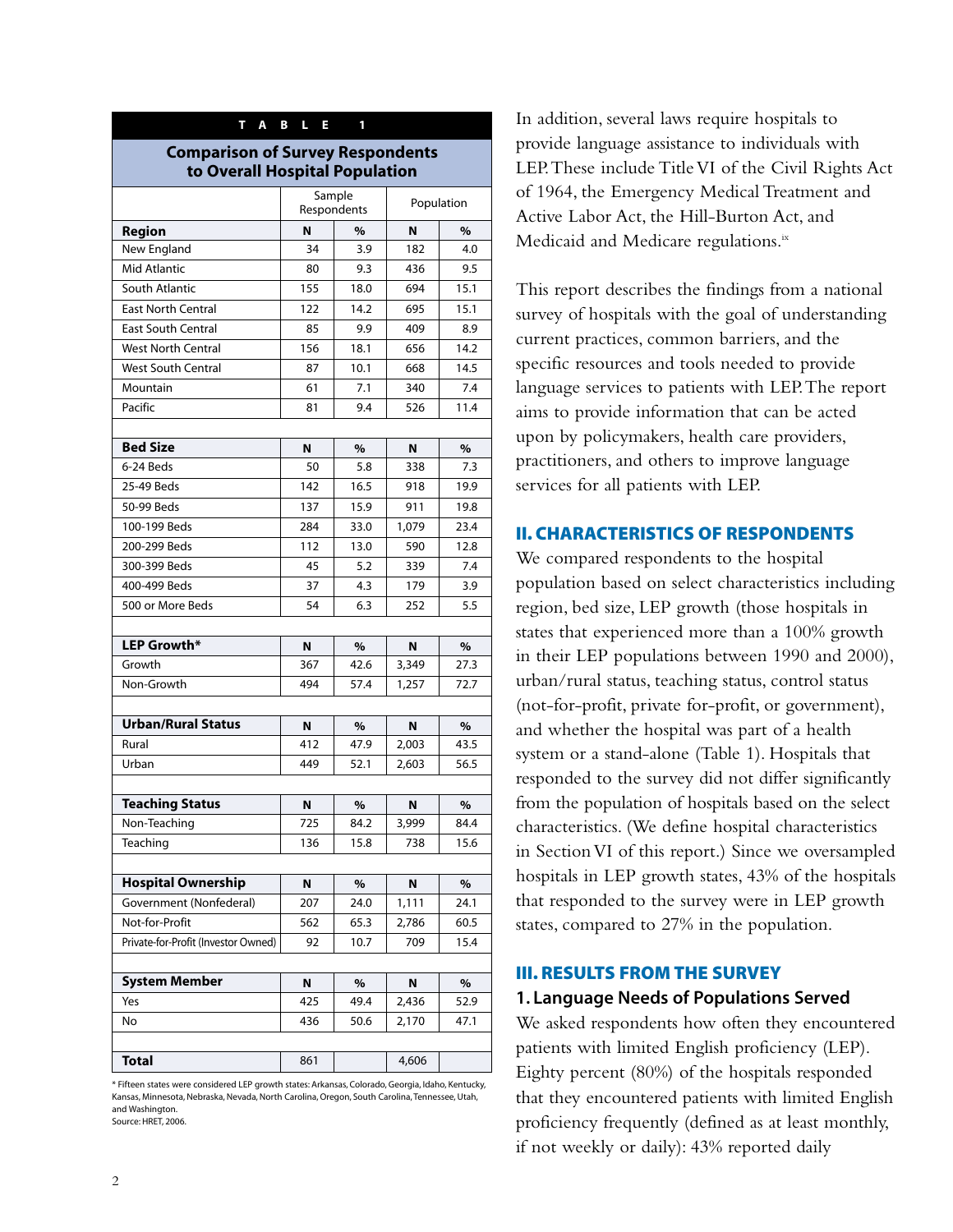encounters, 20% reported weekly encounters, and 17% reported monthly encounters.Table 2 shows the frequency of LEP encounters by hospital type and region.The size, urban/rural status, region, teaching status, and whether the hospital was a system member or a stand-alone were significantly related to the frequency of LEP encounters. Large and teaching hospitals and those in urban settings were more likely to see a higher number of patients with LEP.

Table 3 shows languages that at least 20% of hospitals encountered frequently. In addition to 32 listed languages, we provided a write-in response option. Eleven percent (11%) of hospitals wrote in a language (labeled as "other" in Table 3), and 17 hospitals specified American Sign Language as a write-in response.

We asked hospitals to identify the sources of information they used to assess the language needs of the communities they serve. Hospitals were more likely to use census data or collect language information directly from patients to assess language needs of the community (Figure 1). Forty-six percent (46%) of hospitals collect language information from patients and over 50% collect language information from the community (31% of data comes from local community organizations and 21% comes from a hospital conducting a community needs assessment).

In January 2006, the Joint Commission on Accreditation of Healthcare Organizations instituted a new standard requiring hospitals to collect and document language information about their patients as part of its accreditation process. In addition, according to a newly released consensus report *Improving Communication*—*Improving Care* by the Ethical Force Program,<sup>1</sup> which focuses on improving communication with diverse populations, hospitals should collect information

| Α<br>L.<br>T.<br>B<br>Ε                                            | 2   |                                                                                      |  |  |  |  |  |
|--------------------------------------------------------------------|-----|--------------------------------------------------------------------------------------|--|--|--|--|--|
| <b>Encounters with LEP Patients</b><br>by Hospital Characteristics |     |                                                                                      |  |  |  |  |  |
|                                                                    | N   | % Hospitals<br>that encounter<br><b>LEP</b> patients<br>monthly, weekly,<br>or daily |  |  |  |  |  |
| <b>Total</b>                                                       | 858 | 80                                                                                   |  |  |  |  |  |
|                                                                    |     |                                                                                      |  |  |  |  |  |
| <b>Hospital Ownership</b>                                          |     |                                                                                      |  |  |  |  |  |
| Government (Nonfederal)                                            | 207 | 77                                                                                   |  |  |  |  |  |
| Not-for-Profit                                                     | 559 | 81                                                                                   |  |  |  |  |  |
| Private-for-Profit (Investor Owned)                                | 92  | 74                                                                                   |  |  |  |  |  |
|                                                                    |     |                                                                                      |  |  |  |  |  |
| Size*                                                              |     |                                                                                      |  |  |  |  |  |
| Small                                                              | 328 | 64                                                                                   |  |  |  |  |  |
| Medium                                                             | 395 | 90                                                                                   |  |  |  |  |  |
| Large                                                              | 135 | 97                                                                                   |  |  |  |  |  |
|                                                                    |     |                                                                                      |  |  |  |  |  |
| Urban/Rural Status*                                                |     |                                                                                      |  |  |  |  |  |
| Rural                                                              | 410 | 66                                                                                   |  |  |  |  |  |
| Urban                                                              | 448 | 89                                                                                   |  |  |  |  |  |
|                                                                    |     |                                                                                      |  |  |  |  |  |
| <b>Census Region*</b>                                              |     |                                                                                      |  |  |  |  |  |
| Northeast                                                          | 113 | 82                                                                                   |  |  |  |  |  |
| South                                                              | 326 | 83                                                                                   |  |  |  |  |  |
| Midwest                                                            | 277 | 69                                                                                   |  |  |  |  |  |
| West                                                               | 142 | 88                                                                                   |  |  |  |  |  |
|                                                                    |     |                                                                                      |  |  |  |  |  |
| <b>Teaching Status*</b>                                            |     |                                                                                      |  |  |  |  |  |
| Non-Teaching                                                       | 722 | 75                                                                                   |  |  |  |  |  |
| Teaching                                                           | 136 | 98                                                                                   |  |  |  |  |  |
|                                                                    |     |                                                                                      |  |  |  |  |  |
| System Member*                                                     |     |                                                                                      |  |  |  |  |  |
| Yes                                                                | 424 | 80                                                                                   |  |  |  |  |  |
| <b>No</b>                                                          | 434 | 78                                                                                   |  |  |  |  |  |
|                                                                    |     |                                                                                      |  |  |  |  |  |
| Critical Access Hospital*                                          | 187 | 53                                                                                   |  |  |  |  |  |
| Sole Community Hospital*                                           | 122 | 70                                                                                   |  |  |  |  |  |
| Rural Referral Center*                                             | 106 | 93                                                                                   |  |  |  |  |  |

\*Significance level, *p*<.05.

Percents are weighted using hospital weights. Source: HRET, 2006.

from patients about their primary language as well as information from local groups about the languages spoken in the community.<sup>x</sup> Both data

The report represents a consensus of the members of the Ethical Force Program<sup>TM</sup> Oversight Body. The Ethical Force Program<sup>TM</sup> is a collaborative project led by the Institute for Ethics of the American Medical Association. For a complete list of Ethical Force Program™ Oversight Body members, go to http://www.ama-assn.org/ama/pub/category/3652.html.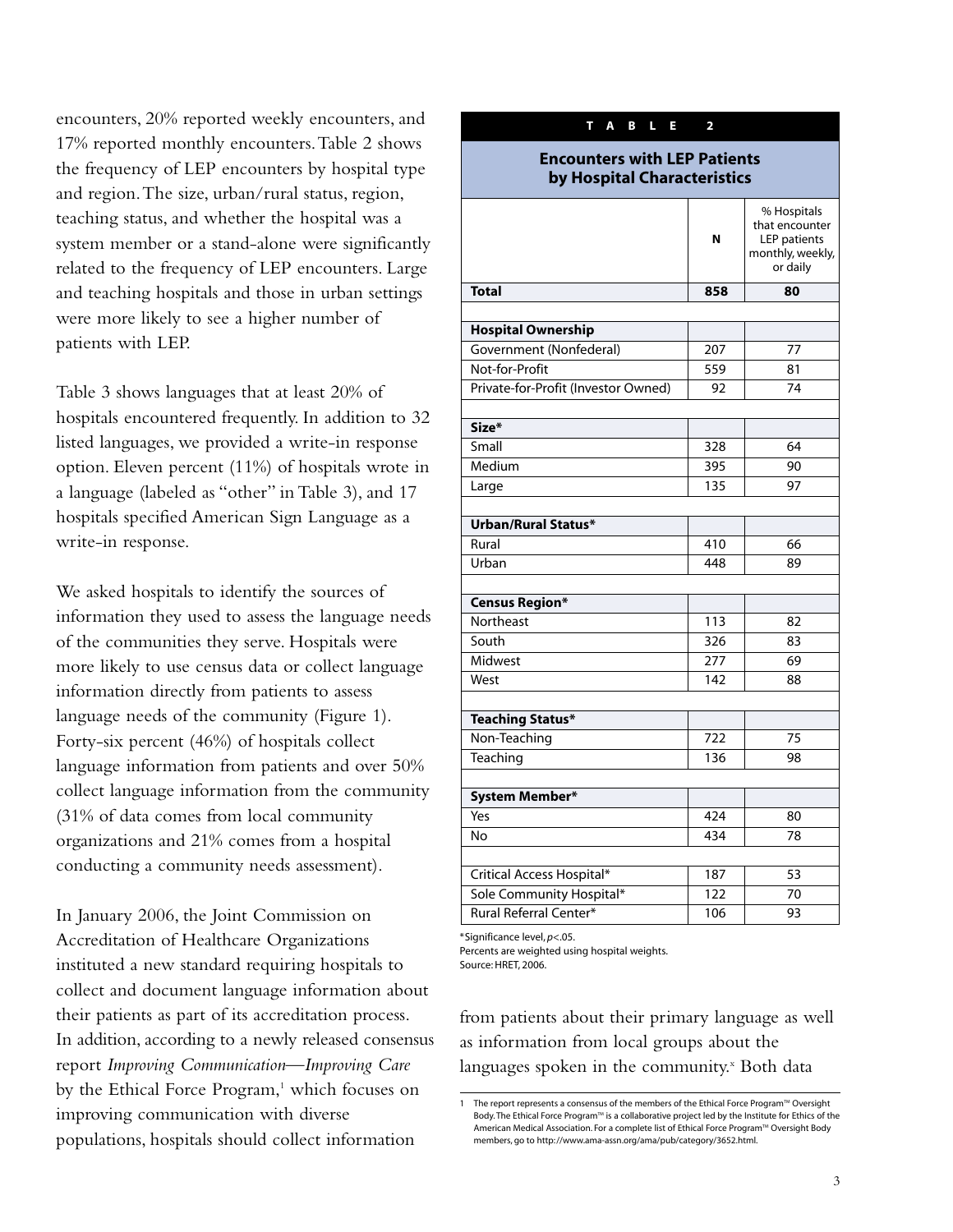#### **TABLE 3**

**Languages That 20 Percent or More of the Hospitals Indicated They Encountered Frequently**

| Spanish    | 93% |
|------------|-----|
| Chinese    | 47% |
| Vietnamese | 39% |
| Japanese   | 37% |
| Korean     | 37% |
| Russian    | 37% |
| German     | 36% |
| French     | 31% |
| Arabic     | 26% |
| Italian    | 26% |
| Laotian    | 23% |
| Hindi      | 22% |
| Polish     | 22% |
| Tagalog    | 21% |
| Thai       | 20% |
| Other      | 11% |
|            |     |

collection activities facilitate effective communication with diverse populations as well as enable hospitals to make the case for improving resources for providing language services. In addition, community-level information can help hospitals in guiding strategic planning. For example, if a hospital is inadvertently failing to meet the language needs of a specific group, and as a result the majority of the population avoids receiving care at that hospital, it may be missing an opportunity. $x^i$ 

The results of the survey indicate that hospitals are gathering information both at the individual level (from patients) and at the community level (from census data, local community organizations, and community needs assessment). However, since the two most common sources of collecting these data are from the census and directly from patients, we show these results by hospital characteristics in Table 4.

We saw significant differences by hospital characteristics. For example, not-for-profit hospitals were significantly more likely to use census data

Source: HRET, 2006.



Source: HRET, 2006.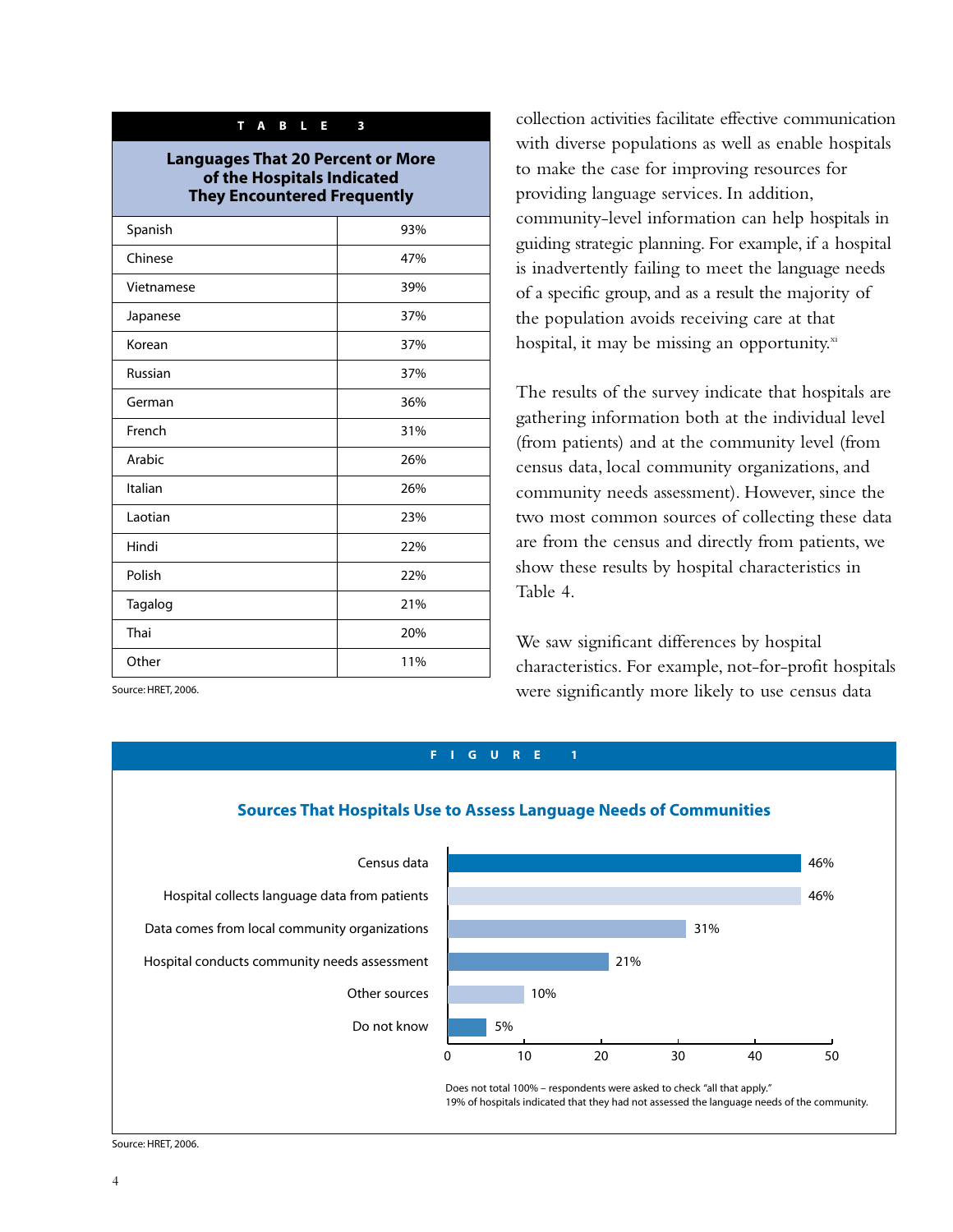while for-profit hospitals were more likely to collect the information from patients. Large and urban hospitals were significantly more likely to use census data and information from patients. There was not a significant difference by region. Teaching hospitals were significantly more likely than non-teaching hospitals to use both sources for getting information. Critical access hospitals, which tend to be small (no more than 15 inpatient beds), were the least likely of all hospitals to use both as sources for getting information.

# **2. Resources Used to Provide Language Services**

We asked hospitals about the approaches (e.g., by management, internal committees, etc.) they used to create policies and procedures related to providing language services to patients (Figure 2). Respondents were asked to select all that apply.

Hospitals used a variety of approaches for creating policies and procedures to provide language services.The most common approach was to use hospital management followed by a designated staff person.The use of external/internal committees was much lower compared to other approaches.A total of 95 hospitals (11% of the sample) indicated that they used combined external/internal committees.As a hospital develops or expands its language service programs, increasing community participation may be a highly effective strategy.

Approaches used to create policies and procedures varied by hospital characteristics. For-profit hospitals were more likely than government or not-for-profit hospitals to use hospital management or internal committees to create policies and procedures for language services. Large and urban hospitals were more likely than midsize and small hospitals in rural settings to use internal committees.Teaching hospitals were more likely to use combined external/internal

| <b>Using Census Data and Collecting Information</b><br><b>From Patients Varies by Hospital Type</b> |                               |                                                       |  |  |  |  |
|-----------------------------------------------------------------------------------------------------|-------------------------------|-------------------------------------------------------|--|--|--|--|
|                                                                                                     | <b>Use Census</b><br>Data (%) | Collect<br><b>Information</b><br>from Patients<br>(%) |  |  |  |  |
| <b>Hospital Ownership</b>                                                                           |                               |                                                       |  |  |  |  |
| Government (Nonfederal)                                                                             | $41*$                         | $38*$                                                 |  |  |  |  |
| Not-for-Profit                                                                                      | 52                            | 48                                                    |  |  |  |  |
| Private-for-Profit (Investor<br>Owned)                                                              | 33                            | 52                                                    |  |  |  |  |
| <b>Size</b>                                                                                         |                               |                                                       |  |  |  |  |
| Small                                                                                               | $38*$                         | $36*$                                                 |  |  |  |  |
| Medium                                                                                              | 52                            | 50                                                    |  |  |  |  |
| Large                                                                                               | 64                            | 64                                                    |  |  |  |  |
|                                                                                                     |                               |                                                       |  |  |  |  |
| <b>Urban/Rural Status</b>                                                                           |                               |                                                       |  |  |  |  |
| Rural                                                                                               | $38*$                         | $32*$                                                 |  |  |  |  |
| Urban                                                                                               | 55                            | 56                                                    |  |  |  |  |
|                                                                                                     |                               |                                                       |  |  |  |  |
| <b>Census Region</b>                                                                                |                               |                                                       |  |  |  |  |
| Northeast                                                                                           | $60*$                         | 51                                                    |  |  |  |  |
| South                                                                                               | 39                            | 45                                                    |  |  |  |  |
| Midwest                                                                                             | 42                            | 42                                                    |  |  |  |  |
| West                                                                                                | 62                            | 52                                                    |  |  |  |  |
|                                                                                                     |                               |                                                       |  |  |  |  |
| <b>Teaching Status</b>                                                                              |                               |                                                       |  |  |  |  |
| Non-Teaching                                                                                        | $45*$                         | $41*$                                                 |  |  |  |  |
| Teaching                                                                                            | 58                            | 66                                                    |  |  |  |  |
|                                                                                                     |                               |                                                       |  |  |  |  |
| <b>System Member</b>                                                                                |                               |                                                       |  |  |  |  |
| Yes                                                                                                 | 45                            | 48                                                    |  |  |  |  |
| No                                                                                                  | 51                            | 43                                                    |  |  |  |  |
|                                                                                                     |                               |                                                       |  |  |  |  |
| <b>Critical Access Hospitals</b>                                                                    | $38*$                         | $25*$                                                 |  |  |  |  |
| Sole Community Hospitals                                                                            | 42                            | $34*$                                                 |  |  |  |  |
| <b>Rural Referral Center</b>                                                                        | 44                            | 40                                                    |  |  |  |  |

**TABLE 4**

\*Significance level, *p*<.05. Source: HRET, 2006.

committees. Government, not-for-profit, and urban hospitals were more likely than for-profit hospitals to use a designated staff person.Teaching hospitals were more likely than non-teaching hospitals to use a designated staff person to create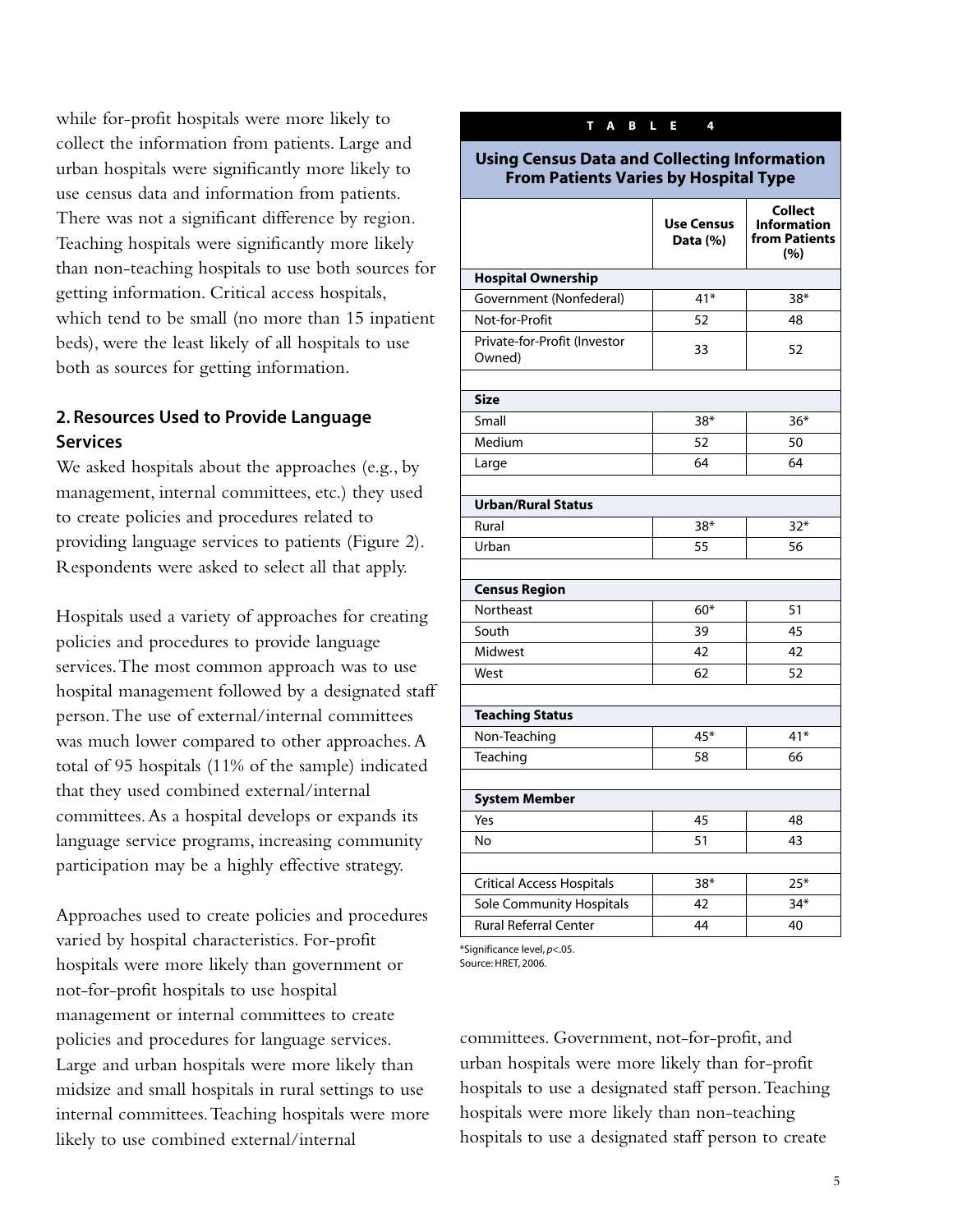

Source: HRET, 2006.



**FIGURE 3B**



Source: HRET, 2006.

policies and procedures for language services. Large, not-for-profit, and urban hospitals and those with teaching/residency training programs were more likely than other hospitals to use language services departments to create policies and procedures. We asked hospitals to identify the types of

#### Source: HRET, 2006.

resources available to them for providing language services and the frequency of resource use. Figures 3A and 3B show the results.Telephonic services were the most cited resource available for providing language services.The frequency of resource use was based only on those respondents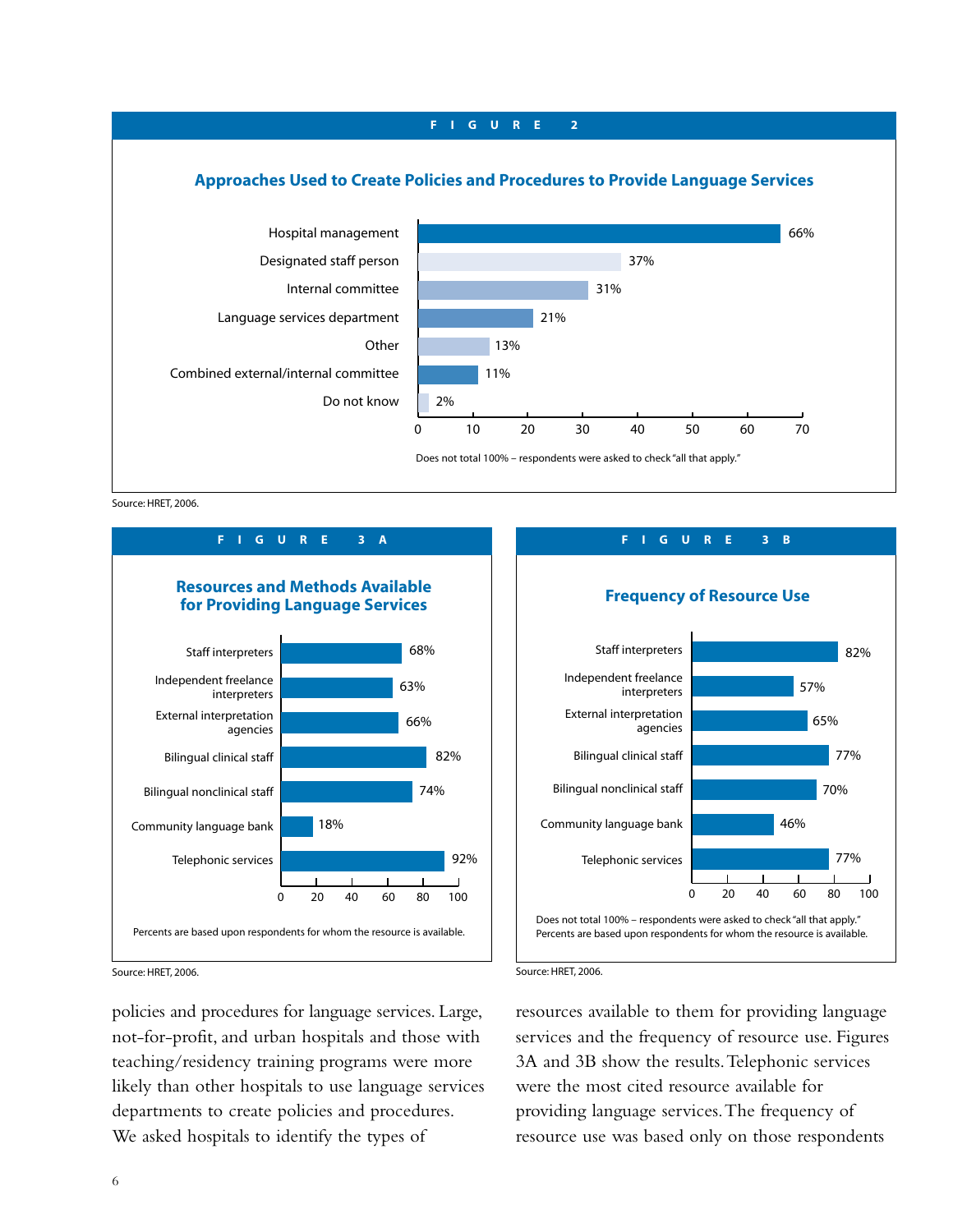| T A B L E<br>$\overline{\mathbf{5}}$                                                                                  |                                     |                                         |                                   |                                           |                                                        |                               |                   |  |  |
|-----------------------------------------------------------------------------------------------------------------------|-------------------------------------|-----------------------------------------|-----------------------------------|-------------------------------------------|--------------------------------------------------------|-------------------------------|-------------------|--|--|
| <b>Resources Available to Hospitals for Providing Language Services</b><br>by Hospital Characteristics and Region (%) |                                     |                                         |                                   |                                           |                                                        |                               |                   |  |  |
|                                                                                                                       | <b>Staff</b><br><b>Interpreters</b> | <b>Freelance</b><br><b>Interpreters</b> | Interpretation<br><b>Agencies</b> | <b>Bilingual</b><br><b>Clinical Staff</b> | <b>Bilingual</b><br><b>Nonclinical</b><br><b>Staff</b> | Community<br>Language<br>bank | <b>Telephonic</b> |  |  |
| <b>Hospital Ownership</b>                                                                                             |                                     |                                         |                                   |                                           |                                                        |                               |                   |  |  |
| Government (Nonfederal)                                                                                               | 69*                                 | 57                                      | $\overline{51*}$                  | $77*$                                     | 69                                                     | $14*$                         | 84*               |  |  |
| Not-for-Profit                                                                                                        | 65                                  | 66                                      | 70                                | 82                                        | 74                                                     | 17                            | 93                |  |  |
| Private-for-Profit (Investor Owned)                                                                                   | 82                                  | 61                                      | 76                                | 91                                        | 80                                                     | 35                            | 90                |  |  |
|                                                                                                                       |                                     |                                         |                                   |                                           |                                                        |                               |                   |  |  |
| <b>Size</b>                                                                                                           |                                     |                                         |                                   |                                           |                                                        |                               |                   |  |  |
| Small                                                                                                                 | 65                                  | 60                                      | $52*$                             | $68*$                                     | 59*                                                    | 19                            | $83*$             |  |  |
| Medium                                                                                                                | 68                                  | 64                                      | 73                                | 90                                        | 82                                                     | 17                            | 96                |  |  |
| Large                                                                                                                 | 76                                  | 70                                      | 85                                | 97                                        | 93                                                     | 16                            | 99                |  |  |
|                                                                                                                       |                                     |                                         |                                   |                                           |                                                        |                               |                   |  |  |
| <b>Urban/Rural Status</b>                                                                                             |                                     |                                         |                                   |                                           |                                                        |                               |                   |  |  |
| Rural                                                                                                                 | $63*$                               | 60                                      | 46*                               | $70*$                                     | $57*$                                                  | 18                            | $85*$             |  |  |
| Urban                                                                                                                 | 71                                  | 66                                      | 79                                | 90                                        | 85                                                     | 18                            | 95                |  |  |
|                                                                                                                       |                                     |                                         |                                   |                                           |                                                        |                               |                   |  |  |
| <b>Census Region</b>                                                                                                  |                                     |                                         |                                   |                                           |                                                        |                               |                   |  |  |
| Northeast                                                                                                             | $69*$                               | 62                                      | 73                                | $93*$                                     | $85*$                                                  | 14                            | $95*$             |  |  |
| South                                                                                                                 | 73                                  | 64                                      | 61                                | 86                                        | 80                                                     | 19                            | 85                |  |  |
| Midwest                                                                                                               | 55                                  | 66                                      | 68                                | 66                                        | 53                                                     | 18                            | 93                |  |  |
| West                                                                                                                  | 82                                  | 58                                      | 63                                | 93                                        | 89                                                     | 20                            | 93                |  |  |
|                                                                                                                       |                                     |                                         |                                   |                                           |                                                        |                               |                   |  |  |
| <b>Teaching Status</b>                                                                                                |                                     |                                         |                                   |                                           |                                                        |                               |                   |  |  |
| Non-Teaching                                                                                                          | $66*$                               | $61*$                                   | $61*$                             | 79*                                       | $70*$                                                  | 18                            | 89*               |  |  |
| Teaching                                                                                                              | 76                                  | 73                                      | 87                                | 96                                        | 90                                                     | 18                            | 99                |  |  |
|                                                                                                                       |                                     |                                         |                                   |                                           |                                                        |                               |                   |  |  |
| <b>System Member</b>                                                                                                  |                                     |                                         |                                   |                                           |                                                        |                               |                   |  |  |
| Yes                                                                                                                   | 71                                  | 66                                      | $73*$                             | 83                                        | 74                                                     | $21*$                         | 94*               |  |  |
| No                                                                                                                    | 65                                  | 61                                      | 59                                | 79                                        | 74                                                     | 15                            | 87                |  |  |
|                                                                                                                       |                                     |                                         |                                   |                                           |                                                        |                               |                   |  |  |
| CAH                                                                                                                   | $54*$                               | $57*$                                   | 44*                               | $57*$                                     | 45*                                                    | 18                            | $80*$             |  |  |
| SCH                                                                                                                   | 75                                  | $53*$                                   | 42*                               | 77                                        | 70                                                     | 16                            | 91                |  |  |
| <b>RRC</b>                                                                                                            | 65                                  | 71                                      | $52*$                             | 82                                        | 82                                                     | $\overline{15}$               | 91                |  |  |

\*Significance level, *p*<.05.

Percents are weighted using hospital weights.

CAH – Critical Access Hospital; SCH – Sole Community Hospital; RRC – Regional Referral Center.

**Freelance interpreters** are hired by hospitals as independent contractors to provide language services. They are not employees of an interpretation agency. **Interpretation agencies** are external organizations that provide interpreter services to hospitals. **Community language bank** consists of a group of bilingual individuals who provide interpreter services to a variety of organizations within a community, typically on a volunteer basis. Source: HRET, 2006.

who indicated that the resource was available.The most cited method used was staff interpreters. Table 5 shows the types of resources available to hospitals for providing language services by hospital characteristics.

#### *Staff interpreters*

For-profit, urban, and teaching hospitals and those in the western region of the country and system members indicated greater availability of staff interpreters compared to other hospitals. Of the three types of rural hospitals, sole community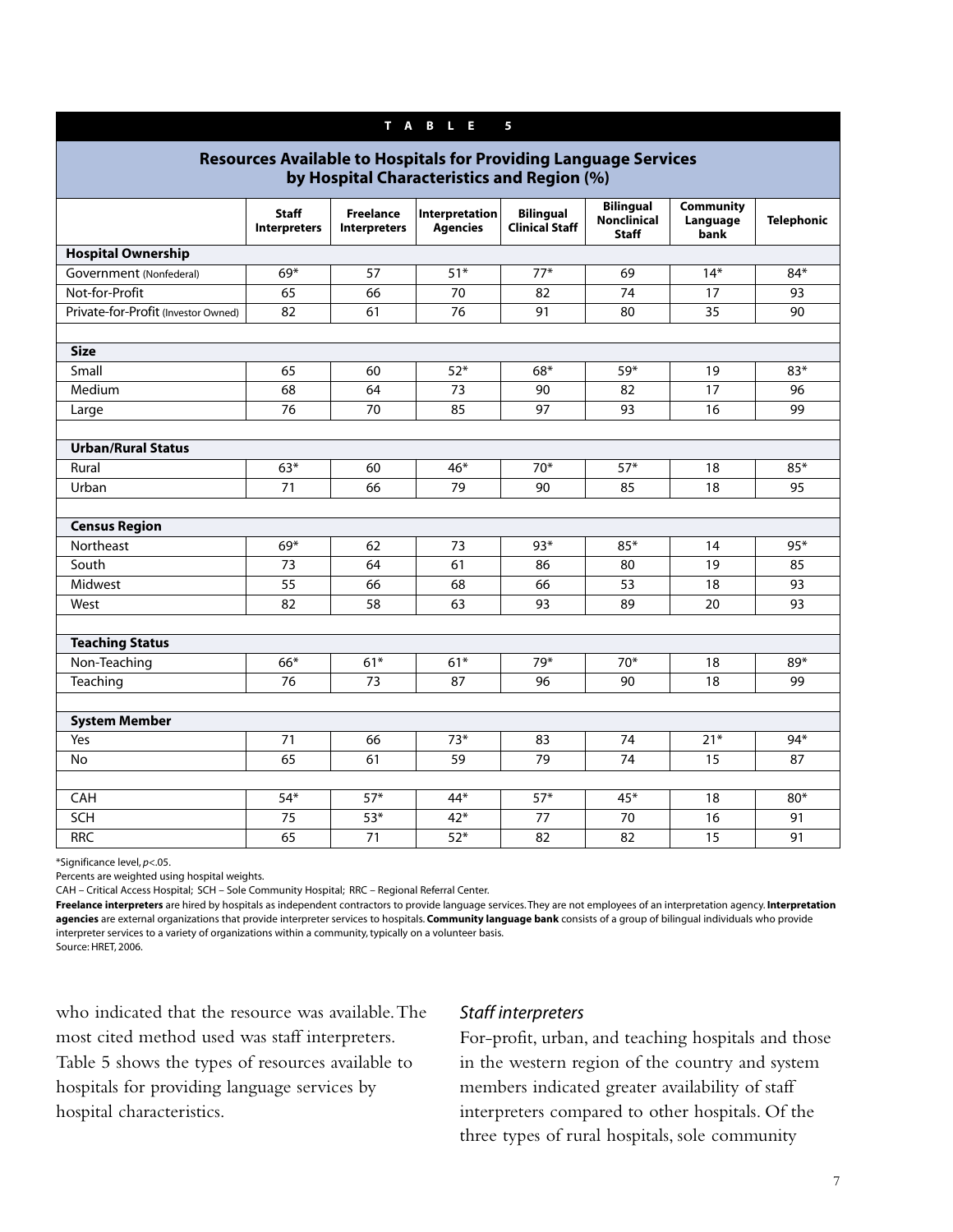#### **TABLE 6**

#### **Percentage of Hospitals Receiving Direct Reimbursement for Language Services by Hospital Characteristics**

|                                     | % Hospitals<br>Receiving<br><b>Reimbursement</b> |
|-------------------------------------|--------------------------------------------------|
| <b>TOTAL</b>                        | 3                                                |
|                                     |                                                  |
| <b>Hospital Ownership</b>           |                                                  |
| Government (Nonfederal)             | 2                                                |
| Not-for-Profit                      | 5                                                |
| Private-for-Profit (Investor Owned) | 0                                                |
|                                     |                                                  |
| <b>Size</b>                         |                                                  |
| Small                               | $\overline{2}$                                   |
| Medium                              | 5                                                |
| Large                               | 5                                                |
|                                     |                                                  |
| Urban/Rural Status*                 |                                                  |
| Rural                               | 1                                                |
| Urban                               | 5                                                |
|                                     |                                                  |
| <b>Census Region*</b>               |                                                  |
| Northeast                           | 11                                               |
| South                               | .9                                               |
| Midwest                             | $\overline{2}$                                   |
| West                                | 4                                                |
|                                     |                                                  |
| <b>Teaching Status*</b>             |                                                  |
| Non-Teaching                        | 2                                                |
| Teaching                            | 10                                               |
|                                     |                                                  |
| <b>System Member</b>                |                                                  |
| Yes                                 | 3                                                |
| <b>No</b>                           | 4                                                |
|                                     |                                                  |
| $CAH*$                              | $\overline{2}$                                   |
| SCH                                 | 1                                                |
| <b>RRC</b>                          | 0                                                |

\*Significance level, *p*<.05.

Percents are weighted using hospital weights. CAH – Critical Access Hospital; SCH – Sole Community Hospital; RRC – Regional Referral Center.

Source: HRET, 2006.

hospitals were the most likely to have staff interpreters.

### *Freelance Interpreters*

Teaching hospitals and regional referral centers were more likely to indicate the availability of freelance interpreters. Critical access hospitals were

# **FIGURE 4 Degree of Difficulty in Providing Language Services Off-hours** Very difficult . . . . . . . . . . . . . . . . . . . . . . . . . . . . . . . . 7% Somewhat difficult . . . . . . . . . . . . . . . . . . . . . . . . . 22% About the same as during the week . . . . . . . . 27% Somewhat easy . . . . . . . . . . . . . . . . . . . . . . . . . . . . . 9% Very easy . . . . . . . . . . . . . . . . . . . . . . . . . . . . . . . . . . 21% **27% 22% 9% 21% 7%**

Source: HRET, 2006.

the least likely to indicate availability of freelance interpreters.

### *Interpretation Agencies*

Large, teaching, and urban hospitals and system members were more likely to indicate availability of interpretation agencies. Critical access hospitals, sole community hospitals, and regional referral centers were less likely to indicate availability of interpretation agencies.

# *Bilingual Clinical Staff*

For-profit, large, urban, and teaching hospitals and hospitals in the northeast and the western regions of the country were more were more likely to indicate availability of bilingual clinical staff. Critical access hospitals were the least likely to indicate availability of bilingual clinical staff.

# *Bilingual Nonclinical Staff*

Large, urban, and teaching hospitals and those in the western region of the country were more likely to indicate availability of bilingual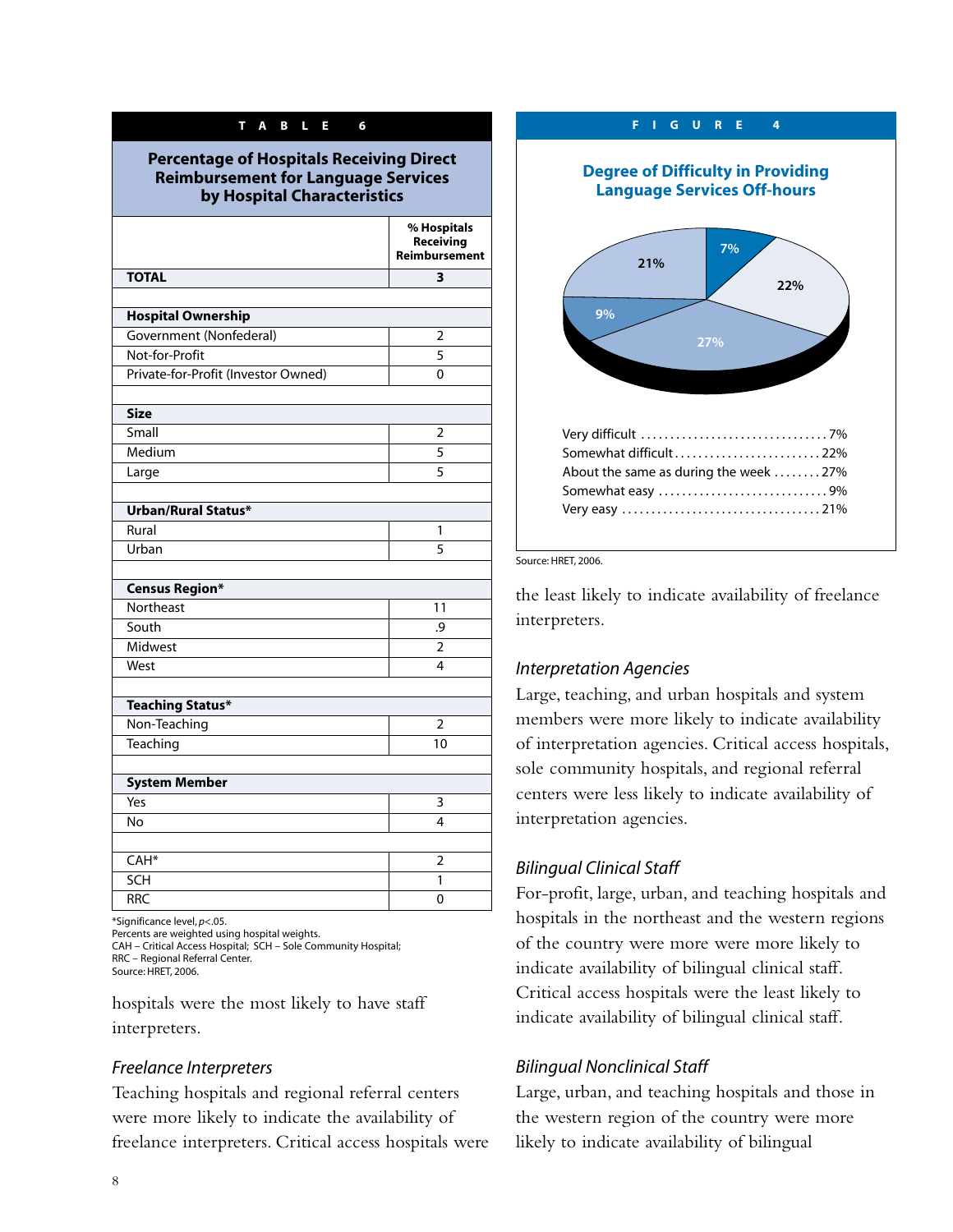

Source: HRET, 2006

nonclinical staff. Critical access hospitals were the least likely to indicate availability of bilingual nonclinical staff.

#### *Community Language Bank*

For-profit hospitals and system members were more likely to indicate availability of a community language bank.

### *Telephonic Services*

Large, not-for-profit, urban, and teaching hospitals, and system members in the northeast region of the country were more likely to indicate availability of telephonic services. Critical access hospitals were least likely to indicate availability of telephonic services but still indicated availability at high levels (83%). Overall, telephonic services were the most commonly available resource, and community language banks were the least available resource.

### **3. Providing Language Services Off-hours**

We asked hospitals if they provide language services during off-hours (i.e., 24 hours a day, 7 days per week) and 88% of hospitals responded "yes." However, critical access hospitals and sole community hospitals were less likely than other

hospitals to provide language services during off-hours (CAH 76%, SCH 85%). But 96% of rural referral centers indicated that they provided language services during off-hours. Figure 4 shows the degree of difficulty hospital respondents perceived in providing language services off-hours.Twenty-nine percent (29%) indicated it was difficult to provide language services 24 hours a day, 7 days per week.

# **4. Covering the Cost of Language Services**

Virtually all hospitals are required by law to provide language services to patients with LEP, and they are prohibited from asking patients to pay for these services. But a very small percentage received direct reimbursement for providing language services, as indicated in Figure 6.The first pie chart shows that only 3% of hospitals received direct reimbursement for language services.The second pie chart, based upon the 3% that indicated receiving reimbursement, shows the sources of direct reimbursement. Medicaid was the largest source of direct reimbursement (78%) while private payers were the smallest source (2%). Table 6 shows the percentage of hospitals receiving direct reimbursement by hospital characteristics.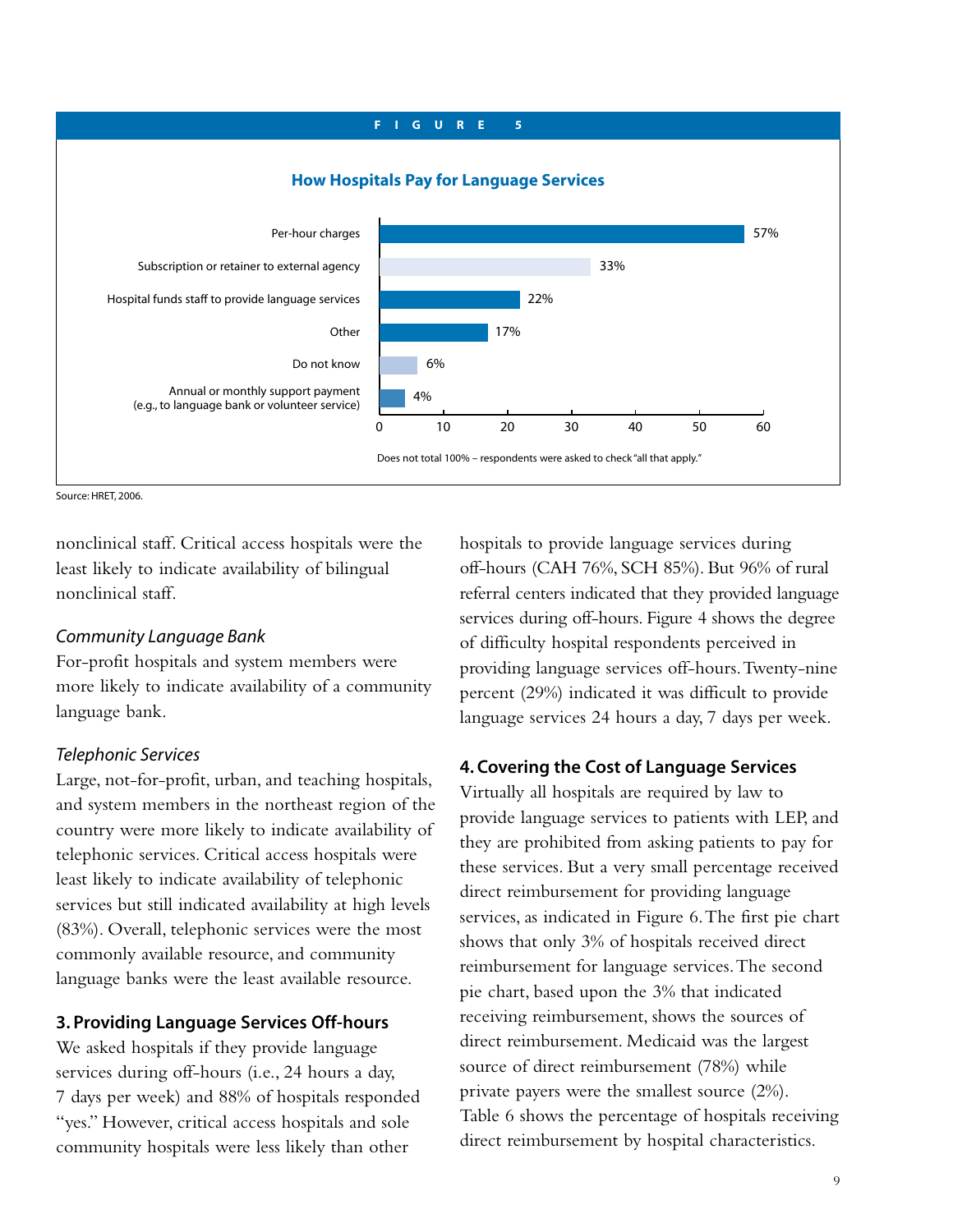

Source: HRET, 2006.

Large and medium-sized hospitals were significantly more likely to get reimbursement than small hospitals. Urban, teaching, and hospitals in the northeast were more likely to receive reimbursement for language services compared to other hospitals.

Figure 5 shows how hospitals pay for language services.The most frequent response (57%) was through "per-hour charges," which means that hospitals contract with or pay external interpretation agencies for freelance interpreters on a per-hour basis for language services.This is different from paying external agencies through a retainer or subscription mechanism, which 33% of the respondents indicated using.

We wanted to know the aggregate annual cost to hospitals for providing language services and found that a large percentage (41%) could not provide this information. Because hospitals are not directly

reimbursed for providing language services, most do not have a specific line item in their budget to track these costs. It is likely that they spread the costs over a variety of departments, making it difficult to identify what is actually spent on language services on an annual basis.

### **5. Need for Tools and Resources**

We asked hospitals about the types of barriers they face in providing language services.As illustrated in Figure 7, the most commonly cited barrier was the inability of staff to identify patients who need language services, before they arrive at the hospital (53%), followed by concerns over cost and reimbursement for providing language services (48%). Hospitals found it more difficult to obtain community-level data than obtaining information from patients about the primary language they speak.As illustrated in Figure 8, 18% of hospitals found it difficult to obtain information directly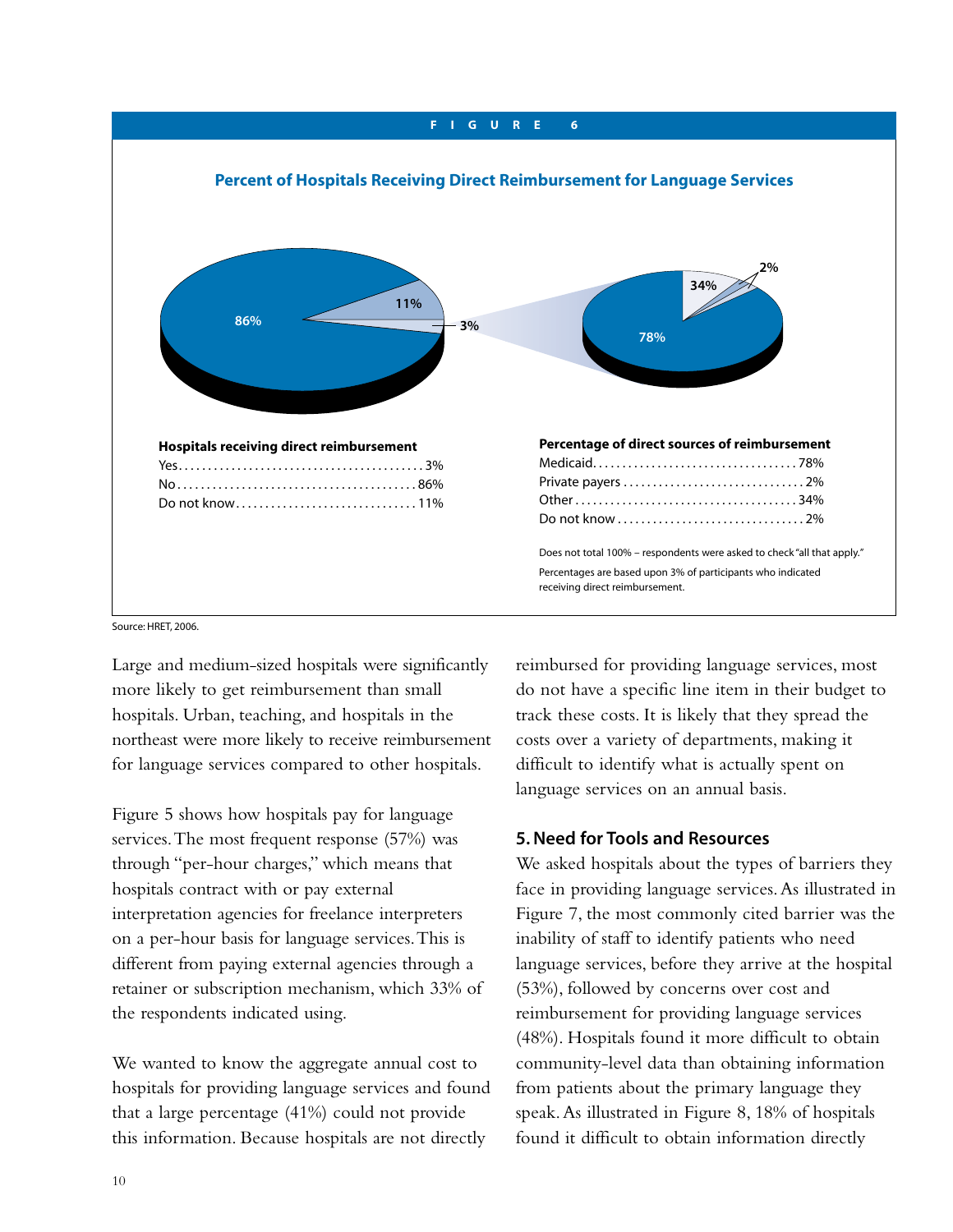

Source: HRET, 2006.



Source: HRET, 2006.

from patients. In contrast, almost double of that percentage (33%) found it difficult to obtain community-level data (Figure 9).

# **6. Tools and Training That Hospitals Would Find Useful in Providing Language Services**

Many hospitals identified the need for tools and

training for hospital staff that would be useful in providing language services. Fifty-eight (58%) indicated that packaged in-service training programs would be a helpful tool. In addition, 50% believed model approaches/promising practices demonstrated by other health care institutions serving LEP patients would also be useful (Figure 10).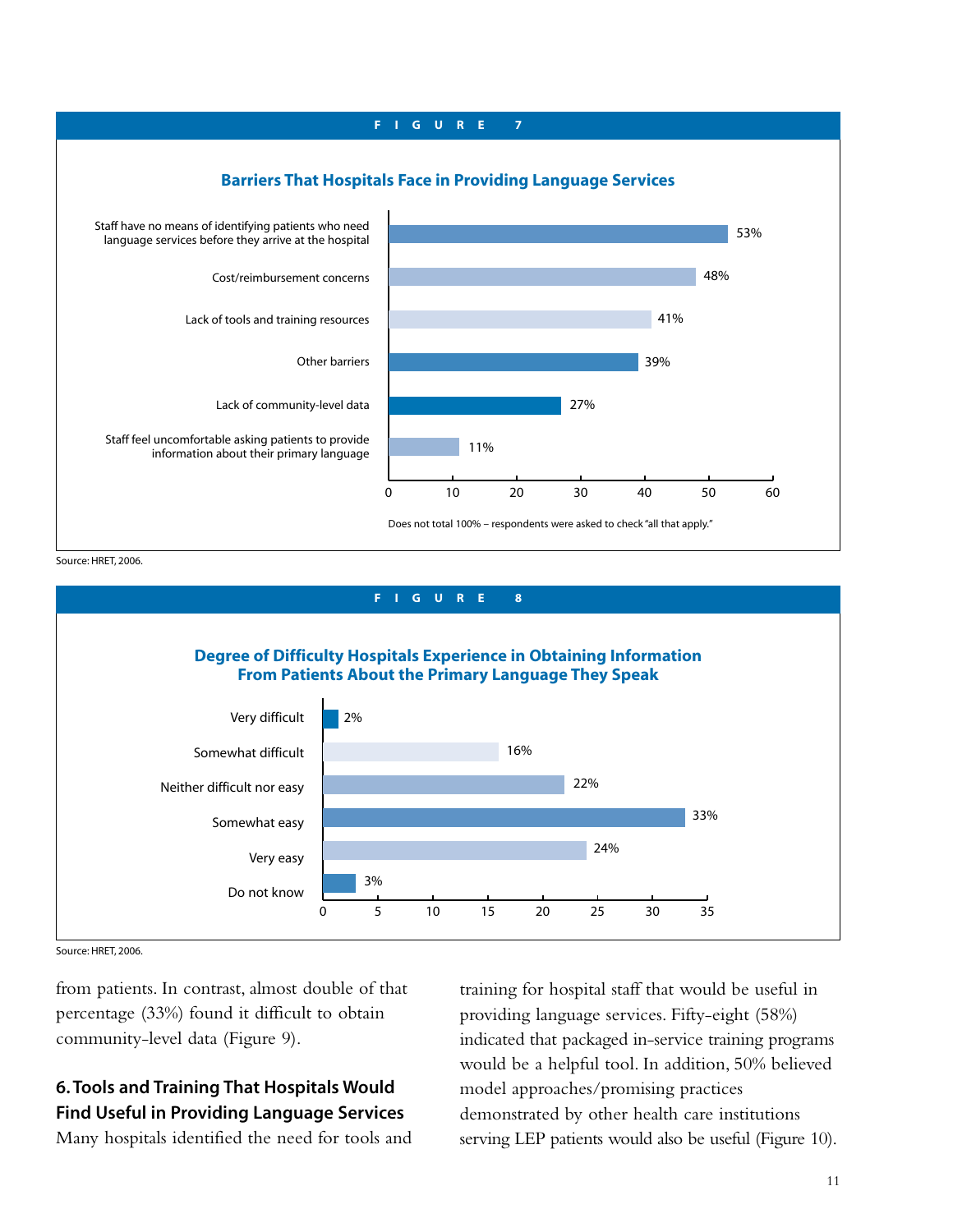# 0 5 10 15 20 25 **Degree of Difficulty Hospitals Experience in Obtaining Community-level Data to Design Language Services Programs** Very difficult Somewhat difficult Neither difficult nor easy Somewhat easy Very easy Do not know Not applicable 9% 24% 21% 13% 6% 11% 16% **FIGURE 9**

Source: HRET, 2006.



Source: HRET, 2006.

Hospitals identified that specific training on the collection and use of data would be helpful. In addition, 79% of respondents indicated that training on how to respond to patients/family members who do not speak English would facilitate providing language services, as would cultural competency training (77%) (Figure 11).

Though a larger number of hospitals maintain information about patients' primary language in medical records, far fewer maintain a database of patients' primary languages that can be tracked over time. It may be that hospitals with Electronic Medical Records (EMR) are the ones that are able to track patients' primary language over time but, in this survey, we did not ask about whether hospitals had EMR (Figure 12).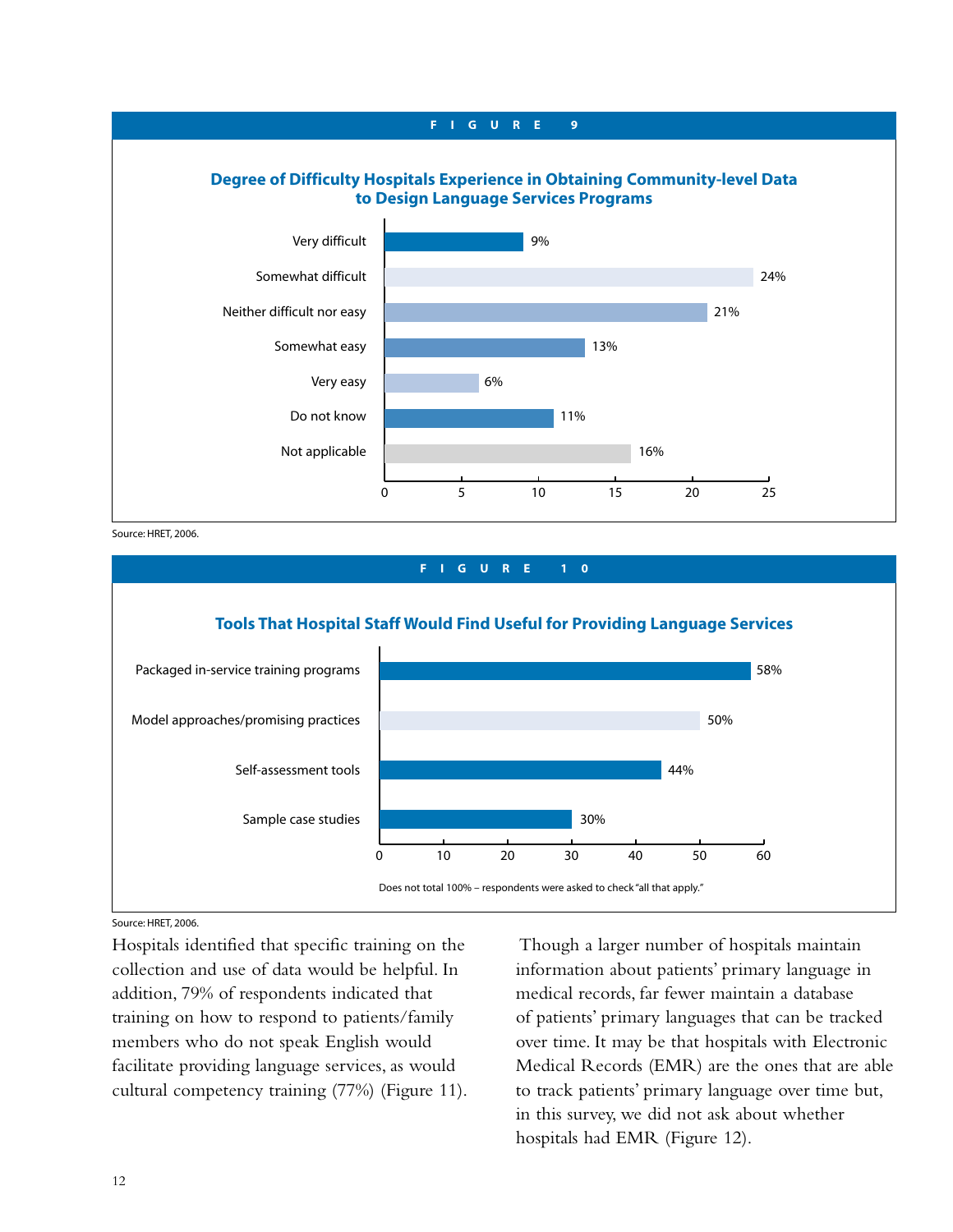

Source: HRET, 2006.



Source: HRET, 2006.

# **7. Engagement in Initiatives to Improve Language Services**

We asked hospitals whether they were currently engaged in any specific initiative focused on improving access to language services and whether such engaged hospitals would be willing to share

information regarding these initiatives (Figure 13). Thirty-three percent (33%) responded that they were engaged in some type of initiative, and 72% of these hospitals indicated that they would be willing to share information.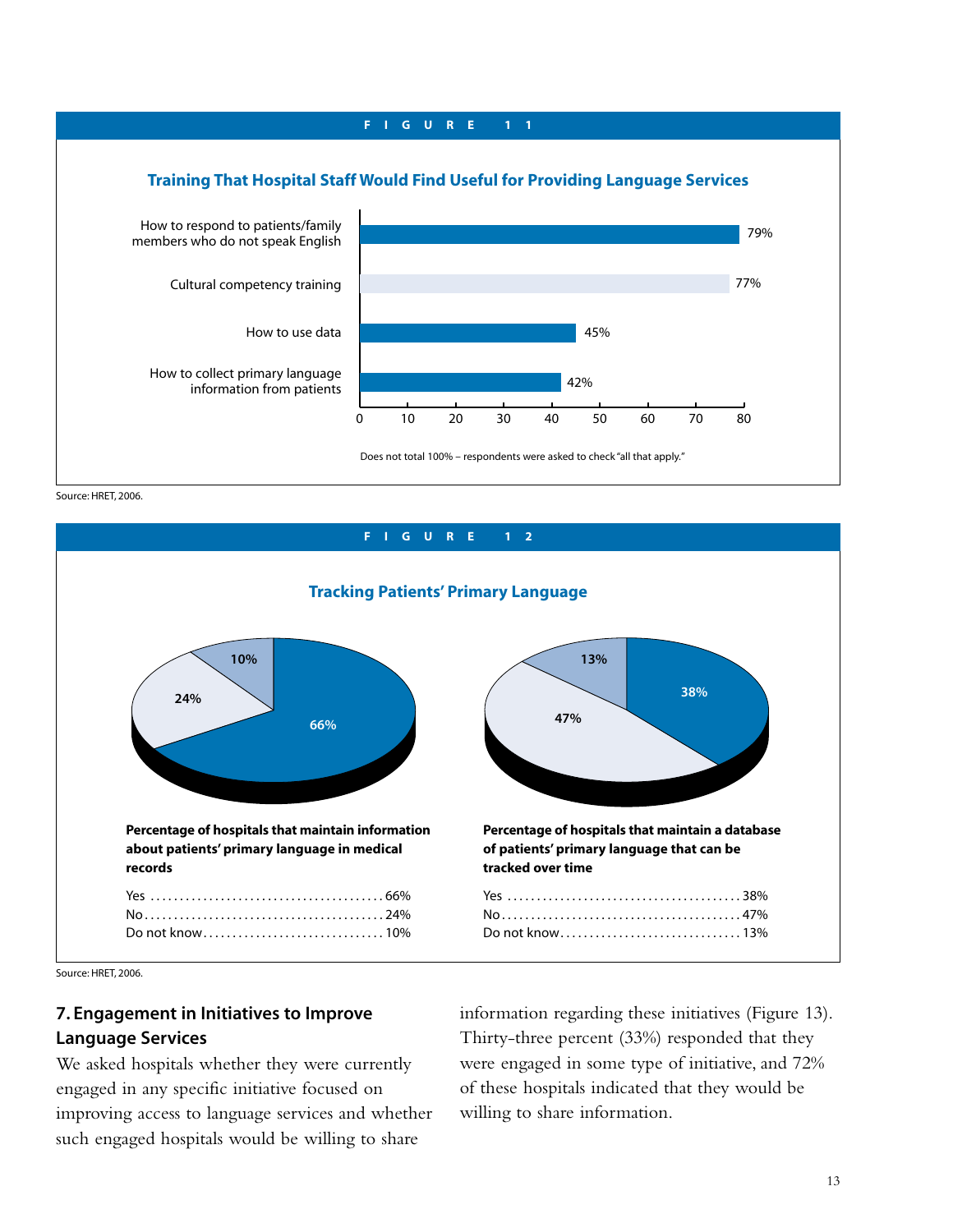

Source: HRET, 2006.

# **8. Comparing LEP Needs and Language Services Provision Among Hospitals in LEP Growth States and Non-LEP Growth States**

To determine whether hospitals in LEP growth states differ from those in non-LEP growth states with respect to LEP needs and their ability to provide language services, we compared answers to a subset of survey questions.Table 7 shows that the frequency with which hospitals encounter LEP patients is identical between hospitals in LEP growth and non-LEP growth states (79%). Similarly, there is no difference between the two groups with regard to the difficulty in providing language services off-hours. However, fewer hospitals in LEP growth states (86%) offer language services around the clock compared to hospitals in non-LEP growth states (92%).

The sources of information hospitals use to assess the language needs in a community vary between LEP growth and LEP non-growth states (Table 8). More hospitals in non-LEP growth states rely on census data and information from a community

needs assessment compared to hospitals in LEP growth states.The use of data from local community organizations, patients themselves, and other sources does not differ with respect to LEP growth status.

Although the availability of resources used to provide language services does not vary significantly between hospitals in LEP growth and LEP non-growth states, telephonic services were most readily available for both groups as shown in Table 9 (89% and 92%, respectively) followed by bilingual clinical staff (71% and 86%).

#### **IV. METHODS**

The Health Research and Educational Trust (HRET) conducted a survey in 2005-2006 to collect information about patient language services in hospitals.We identified hospitals from the 2004 American Hospital Association Annual Survey Database.All general medical and surgical hospitals within the United States were eligible.The sample was drawn to ensure a variety of hospitals including: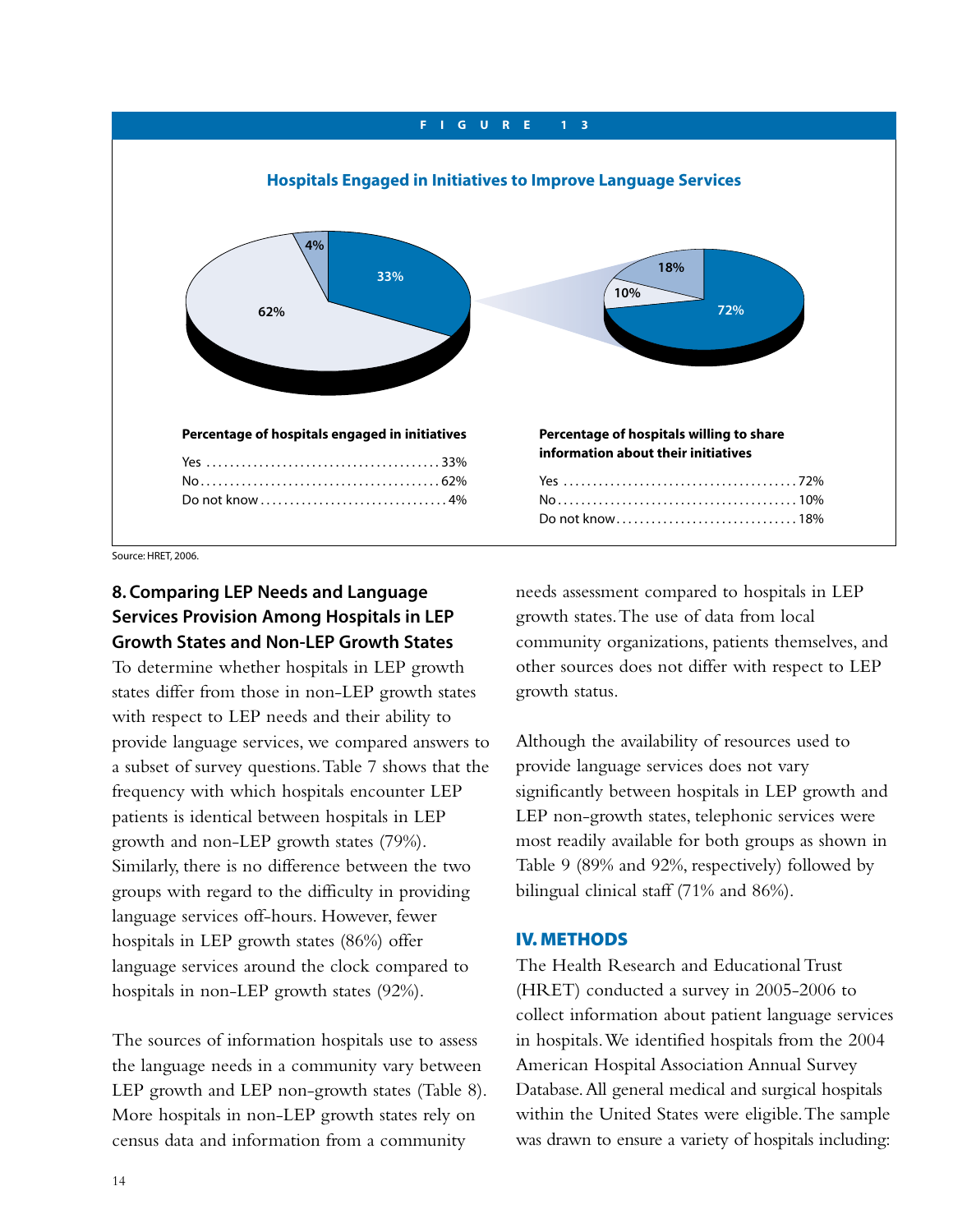| <b>TABLE</b>                                                                                                                               |                                                            |                                                      |                                                             |  |  |  |  |  |  |
|--------------------------------------------------------------------------------------------------------------------------------------------|------------------------------------------------------------|------------------------------------------------------|-------------------------------------------------------------|--|--|--|--|--|--|
| Hospitals in States With Over 100% Growth in Their LEP Populations Between<br>1990 and 2000 Compared to Hospitals in Non-LEP Growth States |                                                            |                                                      |                                                             |  |  |  |  |  |  |
| <b>Hospitals in</b>                                                                                                                        | <b>Encounter LEP patients</b><br>monthly, weekly, or daily | Offer language services<br>24 hours/day, 7 days/week | Find it difficult to provide<br>language services off-hours |  |  |  |  |  |  |
| <b>LEP Growth States</b>                                                                                                                   | 79%                                                        | $86\%$ *                                             | 35%                                                         |  |  |  |  |  |  |
| Non-LEP Growth States                                                                                                                      | 79%                                                        | 92%                                                  | 36%                                                         |  |  |  |  |  |  |

\*Significance level, p<.05.

Percents are weighted using hospital weights.

Hospitals in LEP growth states encounter LEP patients with about the same frequency as all hospitals that participated in the survey (79% of hospitals in LEP growth states and 80% of all hospitals).

Source: HRET, 2006.

### **TABLE 8**

#### **Sources of Information Used by Hospitals to Assess the Language Needs of the Communities They Serve**

| <b>Hospitals in</b>             | <b>Census</b><br>data | $ $ Local community $ $<br>organizations | <b>Community</b><br>needs<br>assessment | <b>Collect from</b><br>patients | Other | Do not know |
|---------------------------------|-----------------------|------------------------------------------|-----------------------------------------|---------------------------------|-------|-------------|
| LEP Growth States               | $42\%$ *              | 28%                                      | $18\%$ *                                | 42%                             | 6%    | 4%          |
| Non-LEP Growth<br><b>States</b> | 50%                   | 33%                                      | 25%                                     | 47%                             | 5%    | 4%          |

\*Significance level, p<.05.

Percents are weighted using hospital weights. Source: HRET, 2006.

# **TABLE 9**

| <b>Resources Available to Hospitals for Providing Language Services</b> |                              |                                                 |                      |                                    |                                          |                               |                        |  |
|-------------------------------------------------------------------------|------------------------------|-------------------------------------------------|----------------------|------------------------------------|------------------------------------------|-------------------------------|------------------------|--|
| <b>Hospitals in</b>                                                     | <b>Staff</b><br>interpreters | Independent<br>freelance<br><i>interpreters</i> | External<br>agencies | <b>Bilingual</b><br>clinical staff | <b>Bilingual</b><br>nonclinical<br>staff | Community<br>language<br>bank | Telephonic<br>services |  |
| LEP Growth States                                                       | 63%                          | 69%                                             | 61%                  | 71%                                | 63%                                      | 21%                           | 89%                    |  |
| Non-LEP Growth States                                                   | 70%                          | 61%                                             | 67%                  | 86%                                | 77%                                      | 16%                           | 92%                    |  |

Percents are weighted using hospital weights. Source: HRET, 2006.

- Hospitals in states that had experienced more than a 100% growth in their LEP populations between 1990 and 2000
- Hospitals in large urban areas with diverse populations
- Rural hospitals with a focus on examining critical access hospitals, sole community hospitals, and rural referral centers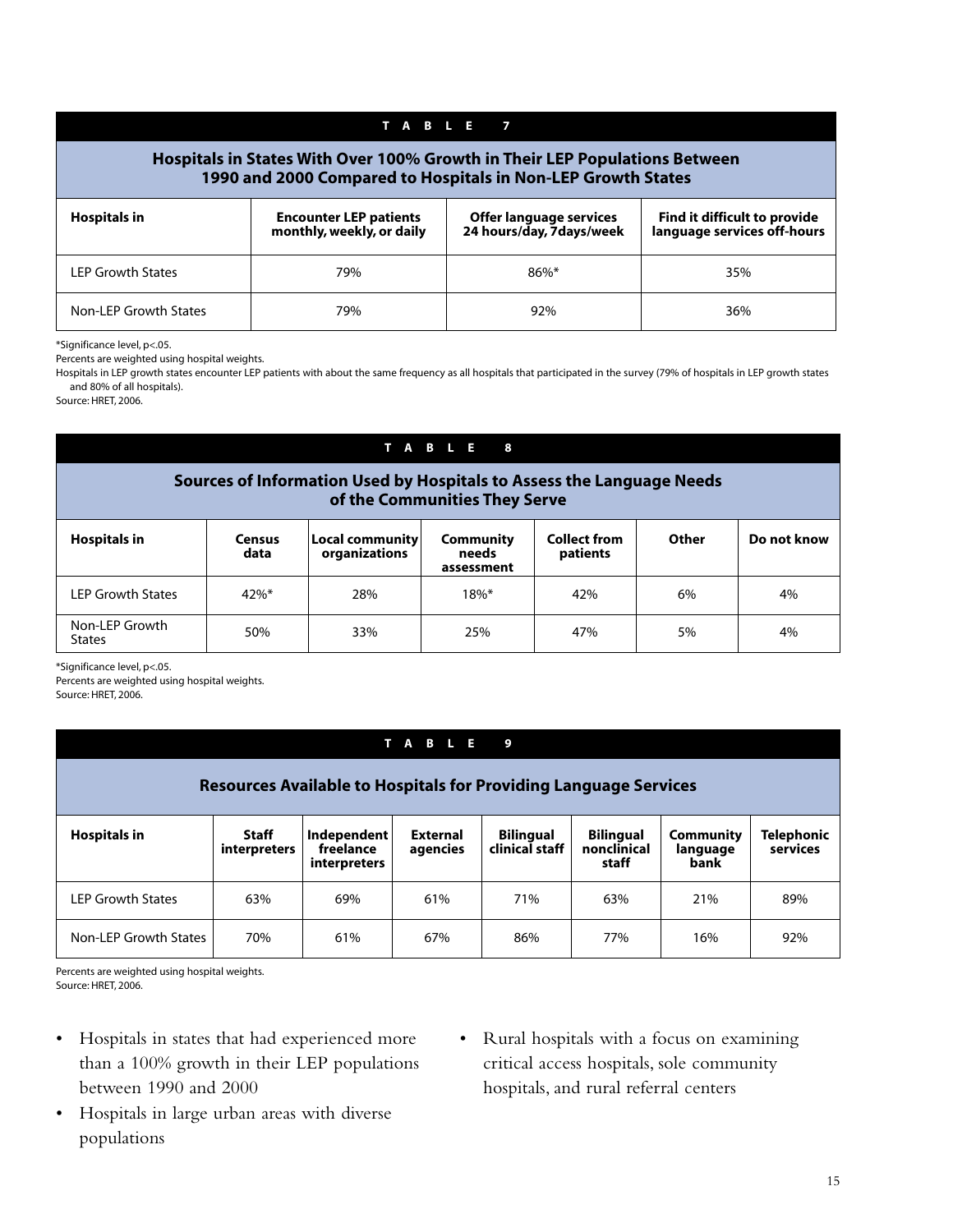HRET surveyed 1,983 hospitals. In total, 861 hospitals responded to the survey resulting in a 43% response rate. Hospital-based respondents completed the survey either by paper questionnaire or electronically via the Internet.The survey consisted of 21 questions covering the language needs of the populations served, resources used, and the types of tools, resources, and other support hospitals could use to support language services. The survey cover letter requested that individuals who were most knowledgeable about the provision of language services in the hospital complete the survey. Individuals with diverse titles in various departments responded to the survey. Respondents included individuals from interpreter services, quality and risk management, human resources, social services, and hospital administration departments. Respondents held titles such as chief executive officer, chief nursing officer, director of customer relations, patient advocate, director of planning and business development, and compliance officer.

### **V. STATISTICAL ANALYSIS**

We used sampling weights in the analysis to take into account the sampling design. For this study, we used a stratified sample design to create strata based upon specific demographic characteristics from which hospitals were then selected.The weights represent the ratio between the stratumspecific selection probabilities in the total population and in the final sample of respondents. For example, we oversampled a number of states with high LEP growth (defined as 100% growth in the LEP population between 1990-2000), therefore we weighted the results to correct for this oversampling.

We conducted descriptive and bivariate analyses of the data. In order to identify characteristics associated with provision of language services in

hospitals, we examined the following hospital characteristics: region of the country, hospital size, teaching status, system membership, hospital ownership, and urban/rural status. For rural hospitals we examined critical access hospitals, sole community hospitals, and rural referral centers. The characteristics are described below.

Hospital characteristics in this survey were derived from the 2004 American Hospital Association's Annual Survey Database of health care providers, which was the most recent version available at the time of this survey. Below we describe AHA's definitions and categories for each of these characteristics. In some instances, we modified the AHA categories for reporting purposes.We clearly identify the types of modifications we made.

# **VI. HOSPITAL CHARACTERISTICS 1. Region**

Hospital region is defined in the AHA database as New England (Maine, New Hampshire,Vermont, Massachusetts, Rhode Island and Connecticut), Mid Atlantic (New York, New Jersey, and Pennsylvania), South Atlantic (Delaware, Maryland, District of Columbia, Virginia, West Virginia, North Carolina, South Carolina, Georgia, and Florida), East North Central (Ohio, Indiana, Illinois, Michigan, and Wisconsin), East South Central (Kentucky,Tennessee,Alabama, and Mississippi),West North Central (Minnesota, Iowa, Missouri, North Dakota, South Dakota, Nebraska, and Kansas),West South Central (Arkansas, Louisiana, Oklahoma, and Texas), Mountain (Montana, Idaho,Wyoming, Colorado, New Mexico,Arizona, Utah, and Nevada), and Pacific (Washington, Oregon, California,Alaska, and Hawaii).

We modified these categories to the following: Northeast, Midwest, South, and West.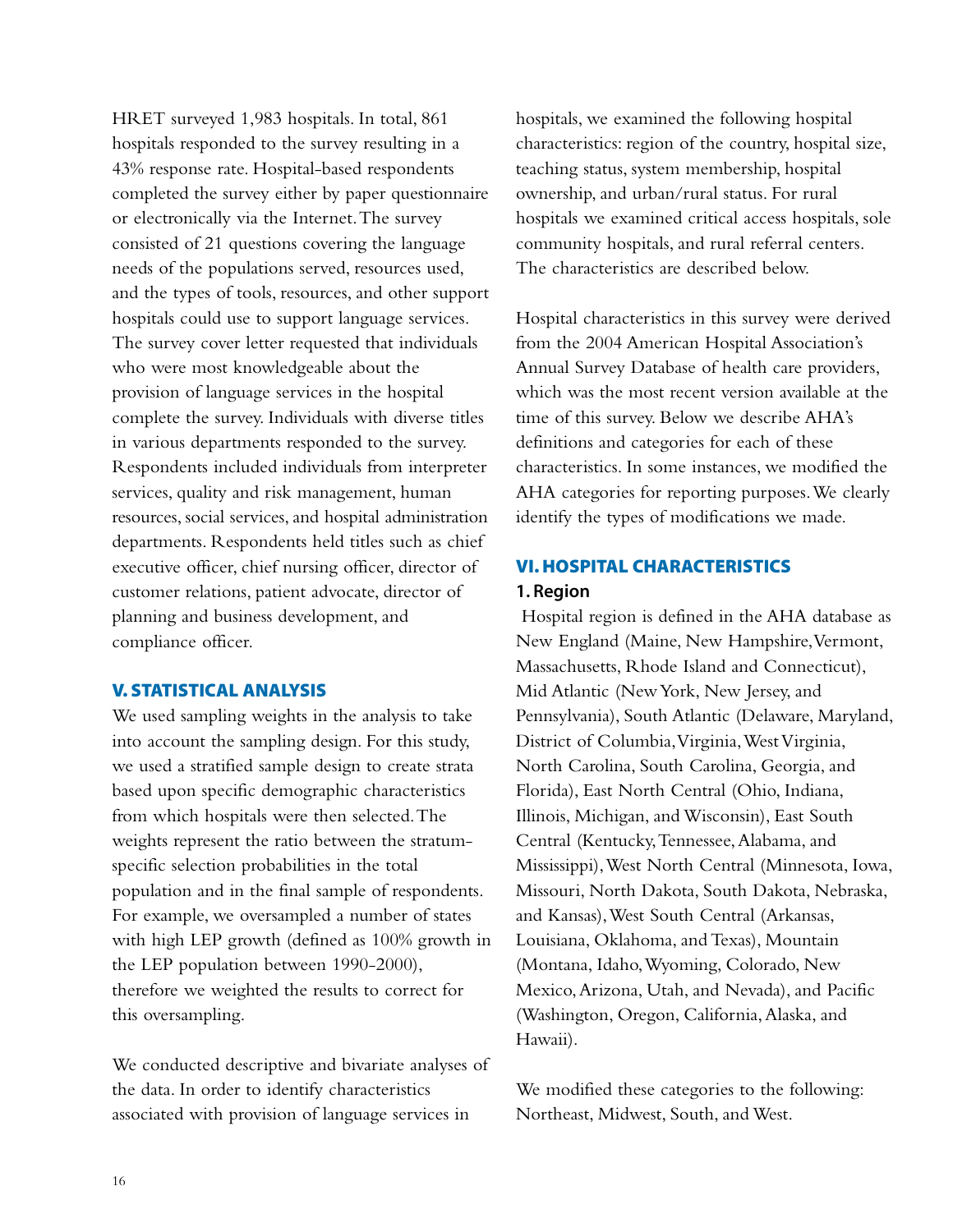# **2. Hospital Size Based Upon Number of Beds**

The number of beds is used to determine hospital size:

- $\cdot$  6-24 beds
- 25-49 beds
- 50-99 beds
- 100-199 beds
- 200-299 beds
- 300-399 beds
- 400-499 beds
- 500 or more beds

We modified the above categories and defined hospitals by size using the following criteria:

- Small hospitals: 0-99 beds
- Medium hospitals: 100-299 beds
- Large hospitals: 300 or more beds

# **3. Teaching Status**

The hospital is considered a teaching hospital if it is a member of the Council of Teaching Hospitals of the American Medical Association or if it has residency training approval by the Accreditation Council for Graduate Medical Education.

# **4. System Membership**

System hospitals are part of a corporate body that owns, leases, religiously sponsors, or manages health provider facilities. Freestanding hospitals are individually owned and operated.

# **5. Hospital Ownership (Control)**

Hospital ownership is captured in one of three categories: government (public), not-for-profit, and for-profit.

- 1. Government (public) hospitals are nonfederal hospitals that are controlled by an agency of state, county, city, city-county, or hospital district or authority.
- 2. Not-for-profit hospitals are church-operated or other not-for-profit.
- 3. For-profit hospitals are owned by individual, partnership, or corporation investors.

# **6. Urban/Rural Status**

If a hospital is located in a Metropolitan Statistical Area (MSA), then it is an urban hospital. If is not located in a MSA, then it is designated as a rural facility.

# **7. Medicare's Special Rural Designations**

- 1. *Critical access hospitals:* These facilities have no more than 15 inpatient beds, offer 24-hour emergency care, and are located more than a 35-mile drive from any other hospital.They are reimbursed based on what they spend for each patient, rather than on the average expected cost for specific diagnoses that most hospitals are paid.
- 2. *Sole community hospitals:* These facilities serve as the sole source of inpatient care in a community, either because they are geographically isolated, or because severe weather conditions or local topography prevents travel to another hospital. They can be paid higher rates based on their own previous costs.
- 3. *Rural referral centers:* These facilities are located in rural areas, have 275 or more beds, and provide services primarily to Medicare beneficiaries, 60% of whom live more than 25 miles from the hospital.At least 50% of these beneficiaries are referred from other hospitals or physicians who are not on the staff of the hospital. Rural referral centers receive higher pay to assist in caring for low-income patients and can more easily qualify for higher payments based on nearby urban wage rates.

# **VII. Conclusion**

Evidence shows that effective communication between patients and clinicians is a critical component of providing high-quality health care. When communication is compromised by language barriers, the quality of care is also compromised. Consequently, providing individuals with LEP the means to communicate effectively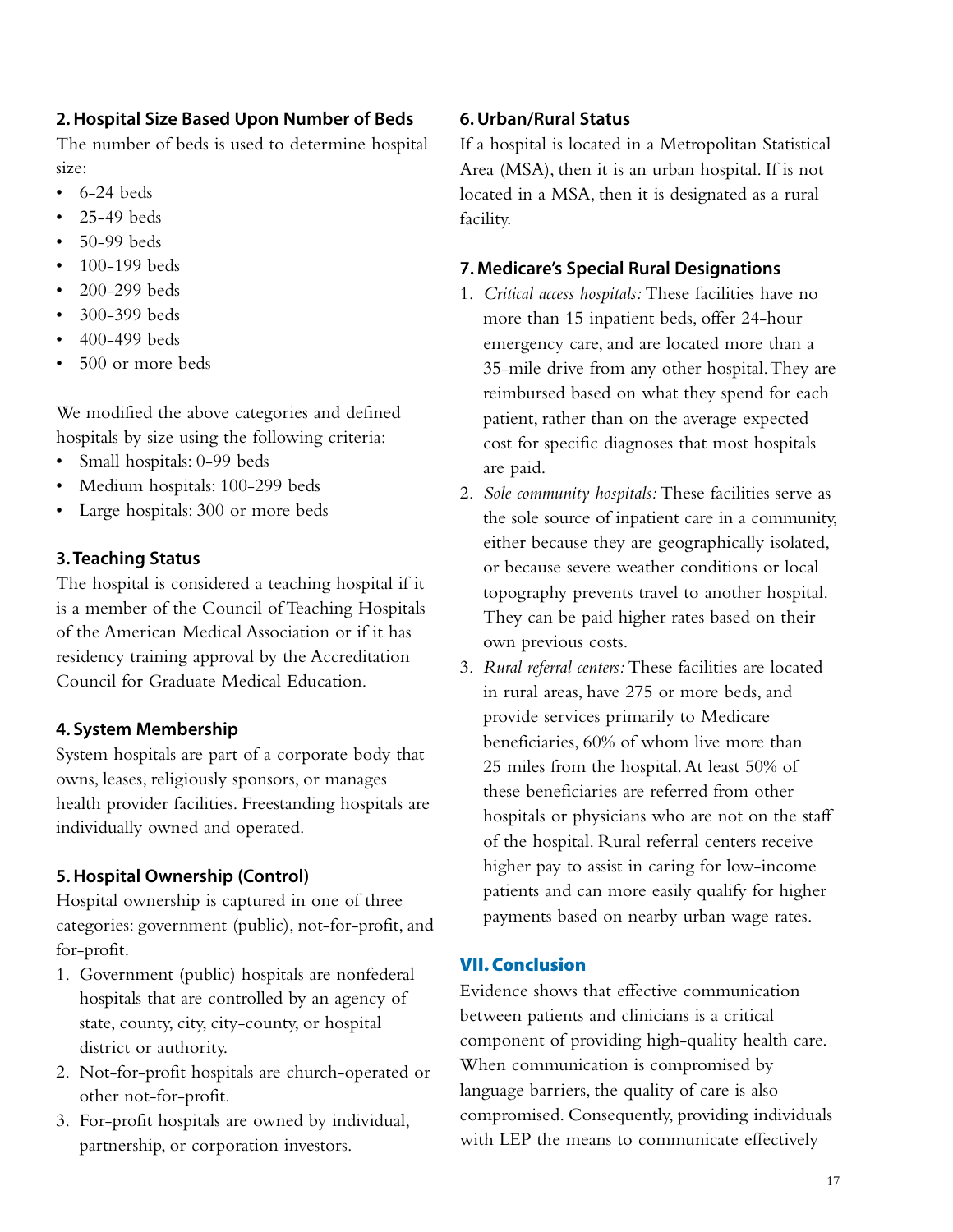with their health care providers is critical to improving their experience in the health care setting, the quality of care they receive, and their health outcomes.As racial and ethnic diversity in the United States continues to increase, so does the demand for appropriate and effective language services.With 80% of hospitals encountering individuals with LEP frequently, and only 3% receiving direct reimbursement for providing language services, the question and challenge

are:Who will pay for these services? Hospitals that commit to providing high-quality language services to their patients likely will be rewarded with greater patient and staff satisfaction, which can provide them with a competitive advantage as the demographics of the United States continue to change. Resources should be targeted toward monitoring and improving language services for all patients with LEP.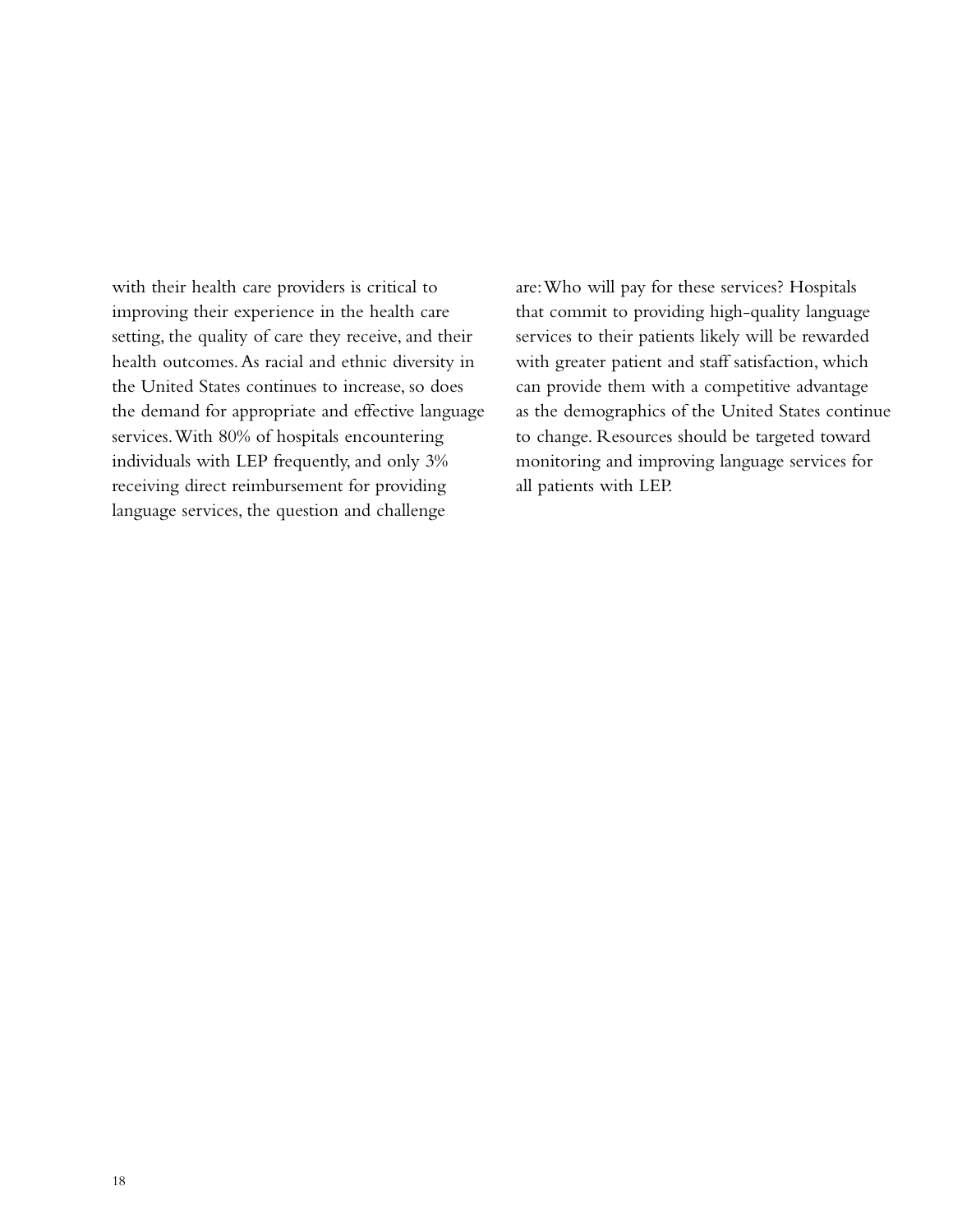### **American Hospital Association (AHA)**

AHA key issue page on racial and ethnic disparities provides a wide variety of resources for hospitals from AHA and other sources including selfassessments, case examples, and tools to address cultural competency and the elimination of racial and ethnic disparities.

http://www.aha.org/aha\_app/issues/Disparities/ index.jsp

### **Health Research and Educational Trust (HRET)**

HRET is the research and educational affiliate of the AHA. The HRET Web site provides information about HRET's research on racial and ethnic disparities in health care; collecting race, ethnicity, and primary language data; and linking data to quality of care measures.

#### http://www.hret.org

### **HRET Disparities Toolkit**

The toolkit is designed to help hospitals and health systems, community health centers, health plans, and other potential users in understanding the importance of accurate data collection, assessing organizational capacity to do so, and implementing a framework designed specifically for obtaining information from patients/enrollees about their race, ethnicity, and primary language efficiently, effectively, and respectfully. http://www.hretdisparities.org

# **Institute for Diversity in Health Management (IFD)**

The Institute works to promote greater racial and ethnic diversity in the management and executive ranks of health care organizations, cosponsors studies in this area, supports a minority internship

program, and presents employment opportunities through its Internet site. http://www.diversityconnection.org/

# **Joint Commission on Accreditation of Healthcare Organizations (JCAHO)**

JCAHO works to continuously improve the safety and quality of care provided to the public through the provision of health care accreditation and related services that support performance improvement in health care organizations. Visit the Web site below for information about its "Hospital, Language, and Culture" project.

http://www.jointcommission.org/ HLC/ Resources\_Standards.htm

### **National Health Law Program (NHeLP)**

The National Health Law Program is a national public interest law firm that seeks to improve health care for America's working and unemployed poor, minorities, the elderly, and people with disabilities. Its language access Web page includes a variety of information, reports, and resources. http://www.healthlaw.org/

# **White Coats and Many Colors: Population Diversity and Its Implications for Health Care**

Issue briefing report by Emily Friedman The report focuses on how the United States population is becoming more diverse racially and ethnically and how these changes are occurring in areas of society other than those traditionally associated with diversity. Two sectors are always affected first: health care and education. http://www.aha.org/aha/content/2005/pdf/ WhiteCoatsManyColors.pdf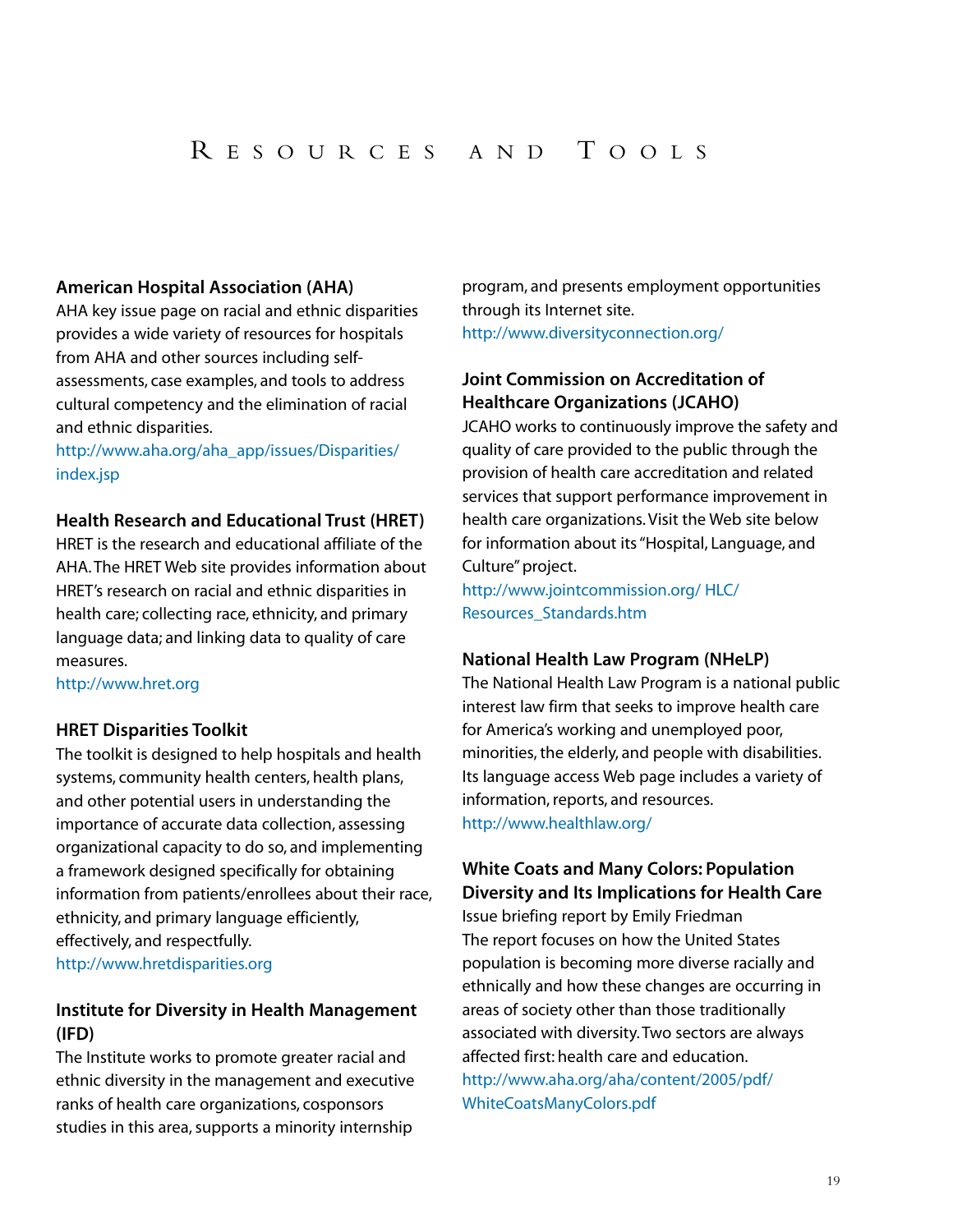# R EFERENCES

- i U.S. Bureau of the Census, American Community Survey (2005) *Language Spoken at Home* (Table S1601), available at http://factfinder.census.gov. *See also* Institute of Medicine, *Unequal Treatment: Confronting Racial and Ethnic Disparities in Health Care* at 70-71 (2002) (reporting that more than one in four Hispanic individuals in the U.S. live in language-isolated households where no person over age 14 speaks English "very well,"over half of Laotian, Cambodian, and Hmong families are in language-isolated households, as well as 26%-42% of Thai, Chinese, Korean, and Vietnamese).
- ii *See* U.S. Bureau of Census, American Community Survey (2005), *Age by Language Spoken at Home by Ability to Speak English for the Population 5 Years and Over* (Table 16004) available at http://factfinder.census.gov.
- iii Ibid*.*
- iv Kaiser Commission on Medicaid and the Uninsured, *Caring for Immigrants: Health Care Safety Nets in Los Angeles, New York, Miami, and Houston* at ii-iii (Feb. 2001) (prepared by Leighton Ku and Alyse Freilich, The Urban Institute, Washington, DC). *See also* Institute of Medicine, *Unequal Treatment: Confronting Racial and Ethnic Disparities in Health Care* 71–72 (2002) (describing recent survey finding that 51% of providers that believed patients did not adhere to treatment because of culture or language, but 56% reported no cultural competency training).
- v For the purposes of this document,"providers"includes health care institutions such as hospitals and nursing homes; managed care organizations; insurers; and individual clinicians and practitioners.
- vi The Access Project."What a Difference an Interpreter Can Make."April 2002.
- vii Weech-Maldonado, R, Morales, LS, Elliot, M, Spritzer, K, Marshall, G, and Hays, RD. "Race, Ethnicity, Language, and Patients' Assessments of Care in Medicaid Managed Care." *Health Services Research* 38(3). June 2003.
- viii Timmins, CL."The Impact of Language Barriers on Health Care of Latinos in the United States: A Review of the Literature and Guidelines for Practice." *Journal Of Midwifery and Women's Health*. Vol. 47(2). 80-96. March/April 2002.
- ix National Health Law Program and The Access Project, Language Services Action Kit: Interpreter Services in Health Care Settings for People with Limited English Proficiency. 2004. www.healthlaw.org.
- x Ethical Force Program Oversight Body. *Improving Communication-Improving Care: How health care organizations can ensure effective, patient-centered communication with people from diverse populations.* Chicago, IL: The Institute for Ethics at the American Medical Association. June 2006.
- xi Ibid.